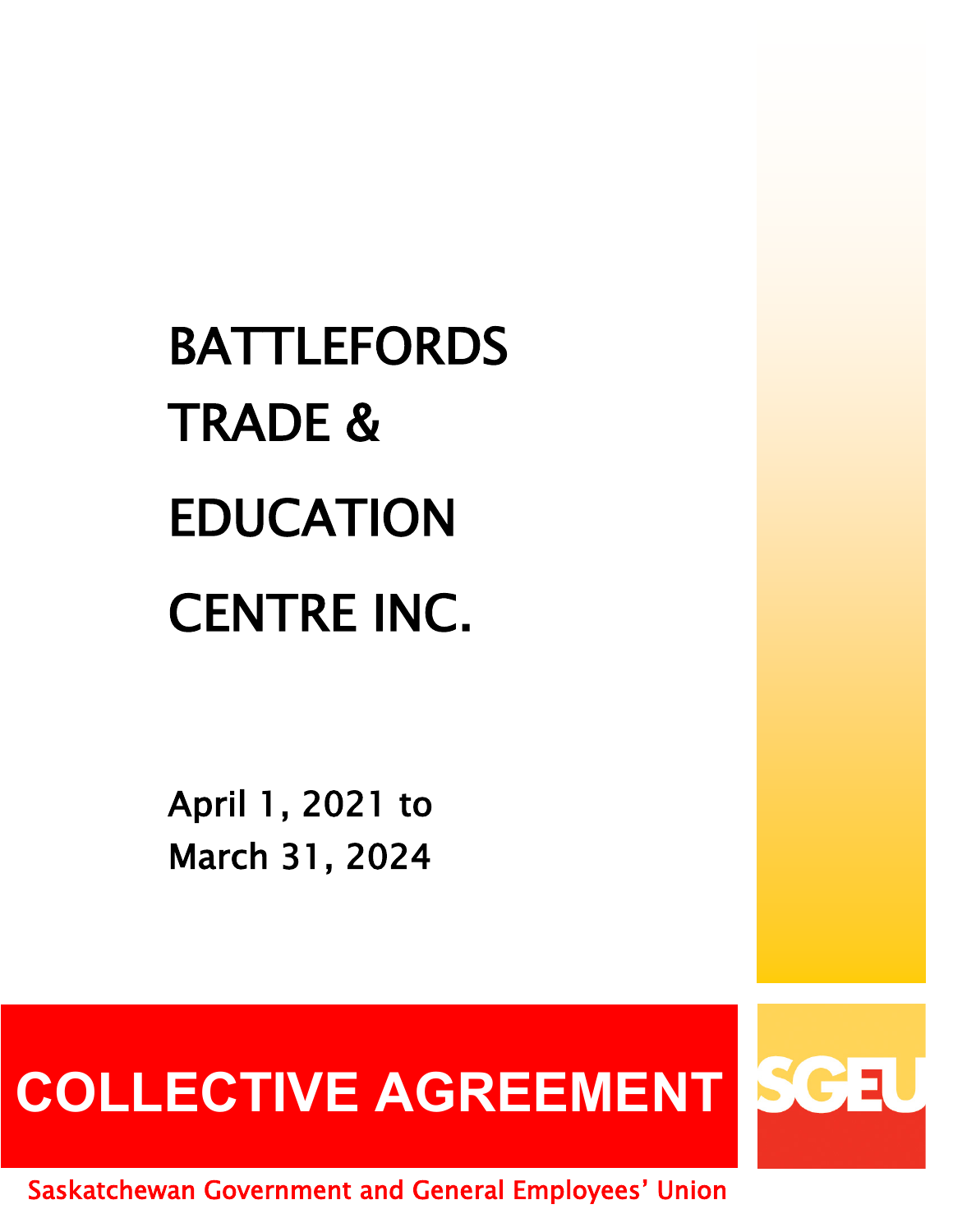# **ARTICLES OF A**

# **COLLECTIVE BARGAINING AGREEMENT**

# **BETWEEN**

# **BATTLEFORD TRADE & EDUCATION CENTRE INC.**

**AND** 

# **SASKATCHEWAN GOVERNMENT AND GENERAL EMPLOYEES' UNION LOCAL 5490**

**APRIL 1, 2021 TO MARCH 31, 2024**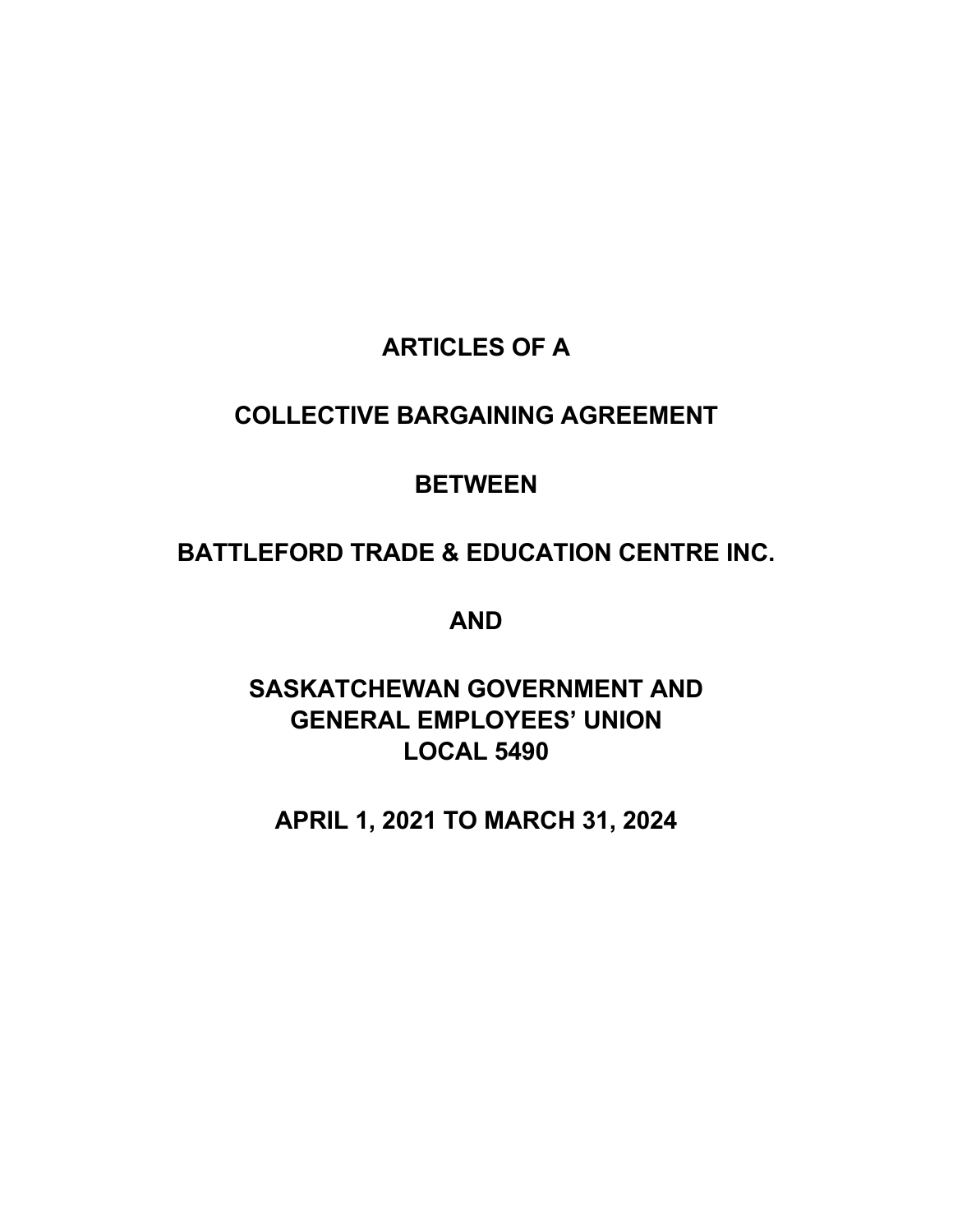### **TABLE OF CONTENTS**

### PAGE

| <b>ARTICLE 1</b>                                                                |          |    |
|---------------------------------------------------------------------------------|----------|----|
| <b>ARTICLE 2</b>                                                                |          |    |
| 2.1<br>2.2<br>2.3                                                               |          |    |
| <b>ARTICLE 3</b><br>3.1                                                         |          |    |
| <b>ARTICLE 4</b><br>4.1<br>4.2<br>4.3<br>4.4<br>4.5<br>4.6<br>4.7<br>4.8<br>4.9 |          |    |
| <b>ARTICLE 5</b><br>5.1                                                         |          |    |
| <b>ARTICLE 6</b><br>6.2                                                         |          |    |
| <b>ARTICLE 7</b><br>7.1<br>7.2<br>7.3<br>7.4                                    |          |    |
| <b>ARTICLE 8</b><br>8.1<br>8.2<br>8.3<br>8.4<br>8.5<br>8.6                      | Decision |    |
| <b>ARTICLE 9</b><br>9.1<br>9.2<br>9.3<br>9.4<br>9.5                             |          | 10 |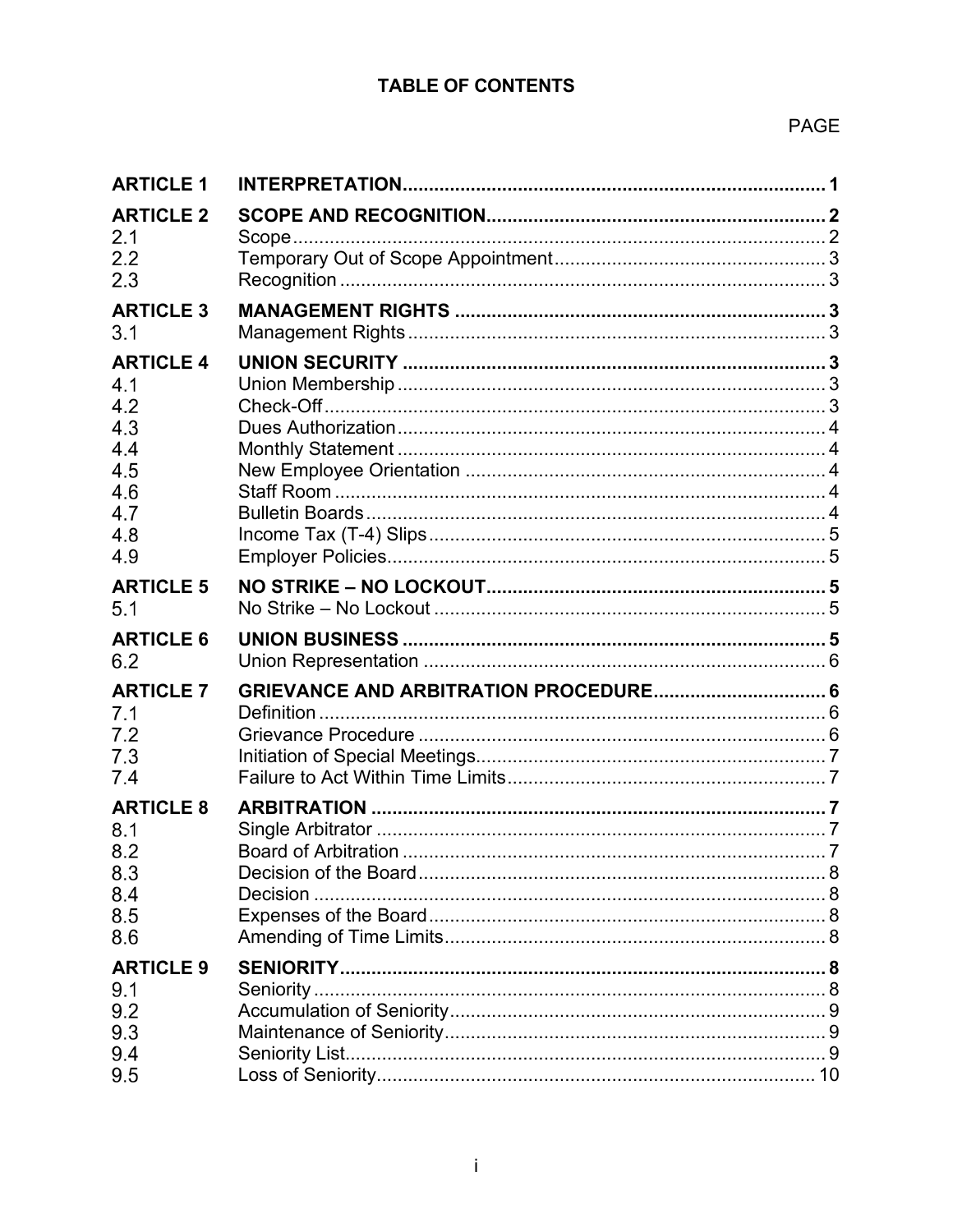## **TABLE OF CONTENTS**

### PAGE

| <b>ARTICLE 10</b> |  |
|-------------------|--|
| 10.1<br>10.2      |  |
| 10.3              |  |
| 10.4              |  |
| 10.5              |  |
| 10.6              |  |
| 10.7              |  |
| <b>ARTICLE 11</b> |  |
| 11.1              |  |
| 11.2              |  |
| 11.3<br>11.4      |  |
| 11.5              |  |
| 11.6              |  |
| <b>ARTICLE 12</b> |  |
| 12.2              |  |
| 12.3              |  |
| 12.5              |  |
| 12.6              |  |
| 12.7              |  |
| <b>ARTICLE 13</b> |  |
| 13.1              |  |
| <b>ARTICLE 14</b> |  |
| 14.1              |  |
| 14.4<br>14.8      |  |
|                   |  |
| <b>ARTICLE 15</b> |  |
| 15.1<br>15.2      |  |
| 15.3              |  |
| 15.4              |  |
| <b>ARTICLE 16</b> |  |
| 16.1              |  |
| 16.2              |  |
| 16.3              |  |
| 16.4              |  |
| 16.5              |  |
| 16.6              |  |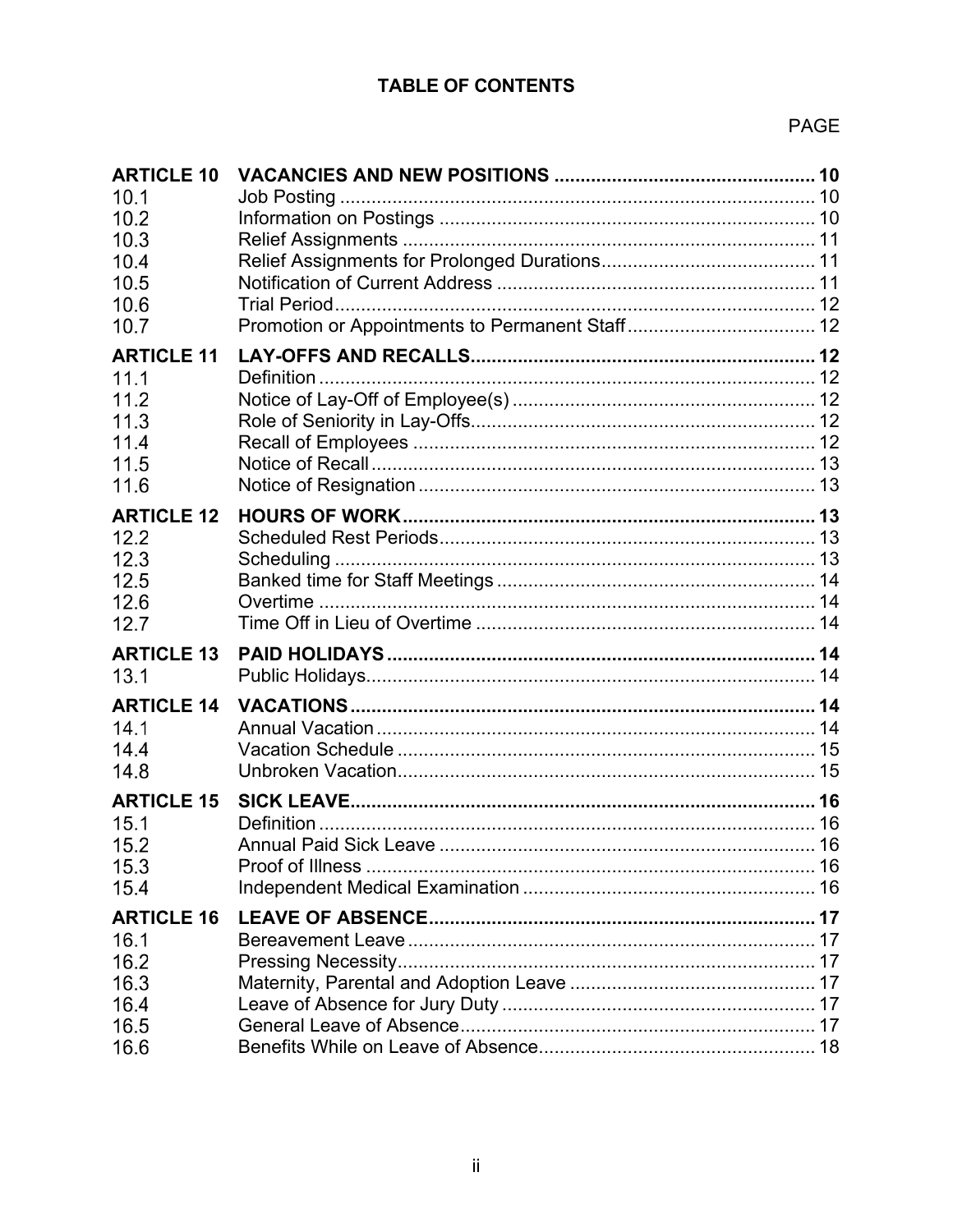### **TABLE OF CONTENTS**

### PAGE

| <b>ARTICLE 17</b><br>17.1<br>17.2<br>17.3         |  |  |
|---------------------------------------------------|--|--|
| <b>ARTICLE 18</b><br>18.1                         |  |  |
| <b>ARTICLE 19</b><br>19.1<br>19.2<br>19.3<br>19.4 |  |  |
| <b>ARTICLE 20</b><br>20.1                         |  |  |
| <b>ARTICLE 21</b><br>21.1                         |  |  |
| <b>ARTICLE 22</b><br>22.2                         |  |  |
|                                                   |  |  |
|                                                   |  |  |
|                                                   |  |  |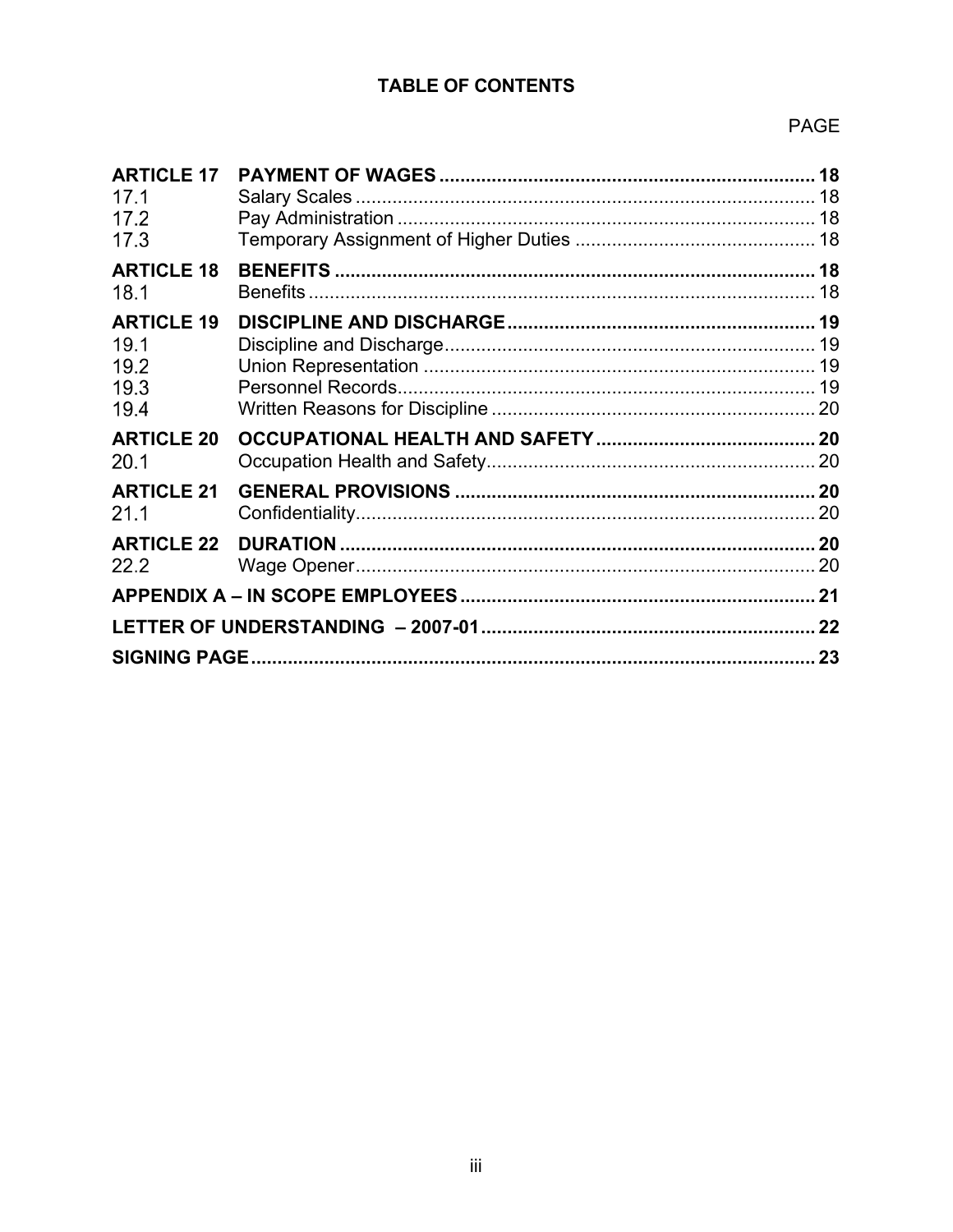### **ARTICLES OF A COLLECTIVE BARGAINING AGREEMENT made in duplicate this 14th day of October , 2021.**

### **between**

### **BATTLEFORDS TRADE & EDUCATION CENTRE INC. hereinafter referred to as "the Employer"**

### **PARTY OF THE FIRST PART**

### **and**

### **SASKATCHEWAN GOVERNMENT AND GENERAL EMPLOYEES' UNION hereinafter referred to as "the Union"**

### **PARTY OF THE SECOND PART**

### **PREAMBLE**

The general purpose of this Agreement is to maximize the independence of individuals with disabilities, respect their dignity, assist in removing barriers to community inclusion, enhance their quality of life and promote the development of each individual's potential to their highest level of ability.

The parties to this Agreement also desire to establish and maintain collective bargaining relations between the Employer and its employees; to provide for the orderly, prompt and equitable disposition of grievances; to provide for the maintenance of hours, wages and working conditions; and to recognize the mutual value of joint discussion regarding matters covered by this Agreement.

### **ARTICLE 1 INTERPRETATION**

For the purposes of this Agreement, the following definitions shall apply:

| 1.1 | <b>Casual Employee</b> $-$ is an employee who does not work a regular<br>schedule but is scheduled for a specific purpose, or on a call-in basis for<br>the relief of full-time, part-time or Individual Support Workers. |
|-----|---------------------------------------------------------------------------------------------------------------------------------------------------------------------------------------------------------------------------|
| 1.2 | <b>Employee</b> $-$ is a person to whom the terms of this Agreement apply as<br>stipulated in Article 2.1 herein.                                                                                                         |
| 1.3 | <b>Employer</b> – is the Battlefords Trade & Education Centre Inc.                                                                                                                                                        |
| 1.4 | <b>Executive Director</b> means the Executive Director of the Battlefords<br>Trade & Education Centre Inc.                                                                                                                |
| 1.5 | <b>Full-time Employee</b> – is an employee who is regularly scheduled a<br>minimum of 37.5 hours to 40 hours per week.                                                                                                    |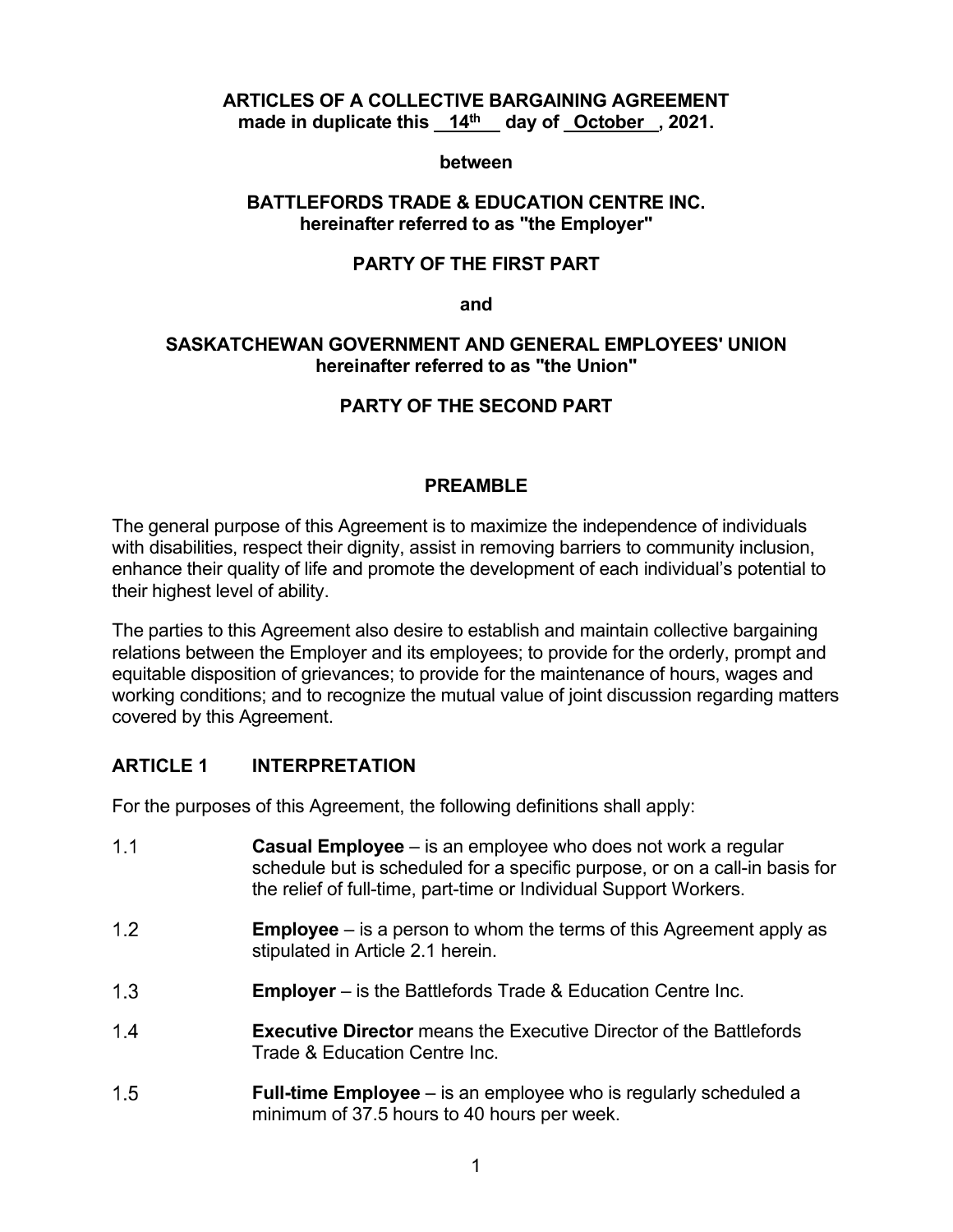- $1.6$ **Individual Support Worker** – contract position whose term of employment is defined by client need and support funding.
- $1.7$ **Part-time Employee** – is an employee who is regularly scheduled to work less than the full-time hours.

#### $1.8$ **Plural, Singular, Feminine or Masculine Terms May Apply**

Whenever the singular, plural, masculine or feminine is used in this Agreement, it shall be considered as if the plural, singular, masculine or feminine has been used where the context of the party or parties hereto so require.

- $1.9$ **Seasonal Employee** – is an employee who works during the summer months or winter holiday season. Seasonal employees do not become members of the Union and are not covered by any of the provisions of this Agreement.
- $1.10$ **Temporary Employee** – an employee who is filling a full-time, part-time or Individual Support Worker during the extended leave of an employee.
- $1.11$ **Temporary Specially Funded Workers** – are those whose positions are funded primarily by job creation or employment training programs administered by the provincial or federal governments and whose positions last for a specific period of time, so long as it does not lead to a reduction in existing staff. They shall not become members of the Union and are not covered by this Agreement.
- $1.12$ **Union** – is the Saskatchewan Government and General Employees' Union representing the employees of Battlefords Trade & Education Centre Inc. as stipulated in Article 2.1 herein.

### **ARTICLE 2 SCOPE AND RECOGNITION**

#### $2.1$ **Scope**

This Agreement shall cover all employees of Battlefords Trade & Education Centre Inc., except the Executive Director, Program Coordinators, Division Managers, Office Manager, Accountant, Job Coaches, Students, Temporary Specially Funded Workers, Job Creation Positions, Life Skills Instructor, clients/employees, those employed at SARCAN, seasonal employees and any other employees as agreed upon from time to time by the Employer and the Union.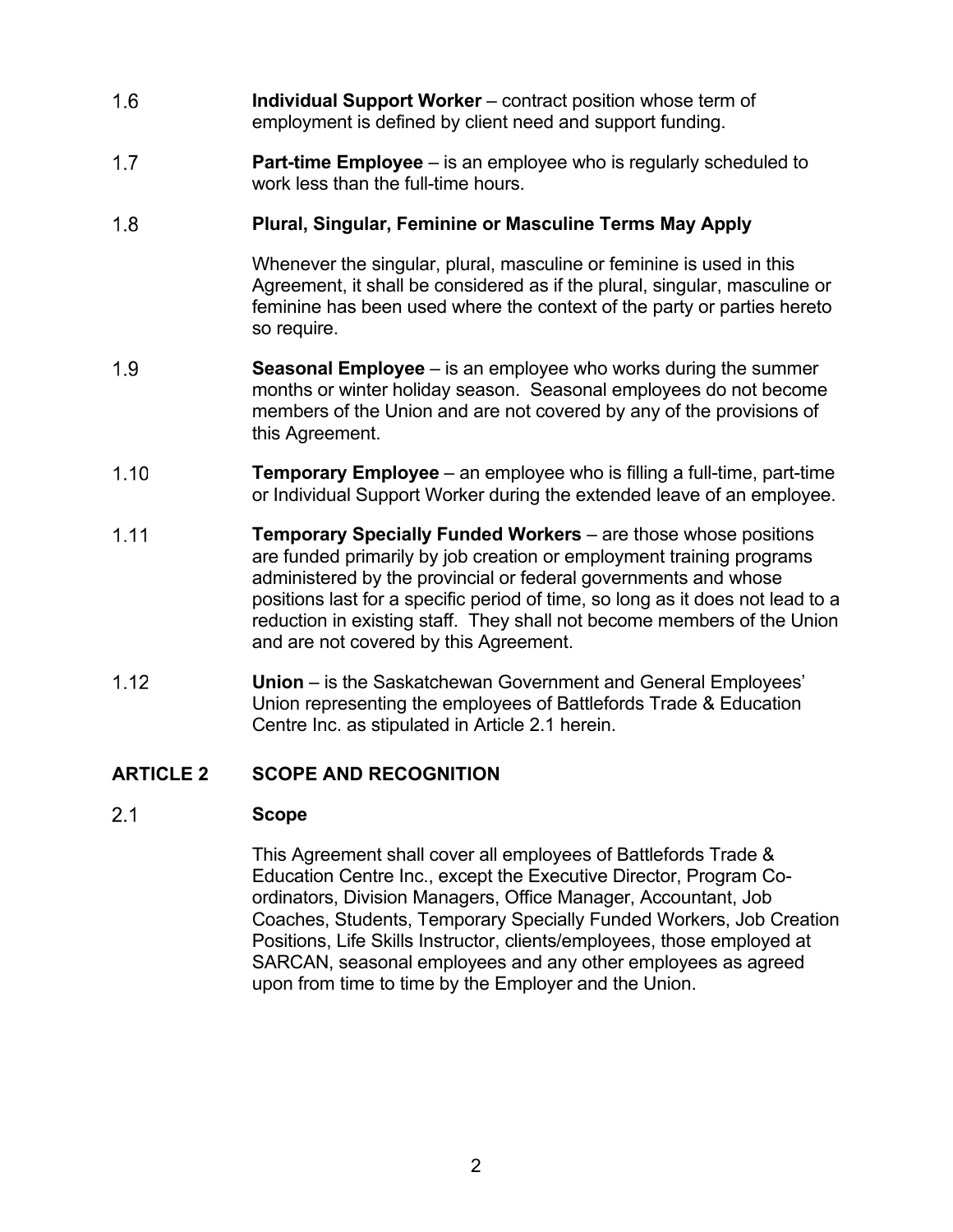#### $2.2$ **Temporary Out of Scope Appointment**

An employee appointed to an out of scope position on a temporary or term basis shall continue to have union dues deducted from her pay cheque and shall be covered by the terms of this Agreement.

#### $2.3$ **Recognition**

The Employer agrees to recognize the Union as the sole and exclusive bargaining agent for the employees covered by this Agreement. The Employer agrees to discuss with the Union matters affecting the collective bargaining relationship where required by the terms of this Agreement.

### **ARTICLE 3 MANAGEMENT RIGHTS**

#### $3.1$ **Management Rights**

The Union acknowledges that it is the right of the Employer to manage its operations and to direct the work force and to make rules of conduct, policy and procedure for employees, except as specifically limited by the terms of this Agreement. The Employer therefore retains all management rights not otherwise expressly abridged by a specific provision of this Agreement.

### **ARTICLE 4 UNION SECURITY**

#### $4.1$ **Union Membership**

Every employee who is now or hereafter becomes a member of the Union shall maintain membership in the Union as a condition of employment, and every new employee whose employment commences hereafter shall, within thirty (30) days after the commencement of employment, apply for and maintain membership in the Union as a condition of employment, provided that any employee in the appropriate Bargaining Unit who is not required to maintain membership or apply for and maintain membership in the Union shall, as a condition of employment, tender to the Union the periodic dues uniformly required to be paid by the members of the Union.

#### $4.2$ **Check-Off**

The Employer agrees to deduct on behalf of the Union, when requested in writing and accompanied by signed authorization cards, all initiation fees, regular monthly dues, and assessments from and on behalf of all employees who are members of the Union from the employee's pay cheque each month. The Employer shall remit such deductions to the Executive Director of Operations of the Union prior to the twentieth (20th) day of the month following the calendar month in which such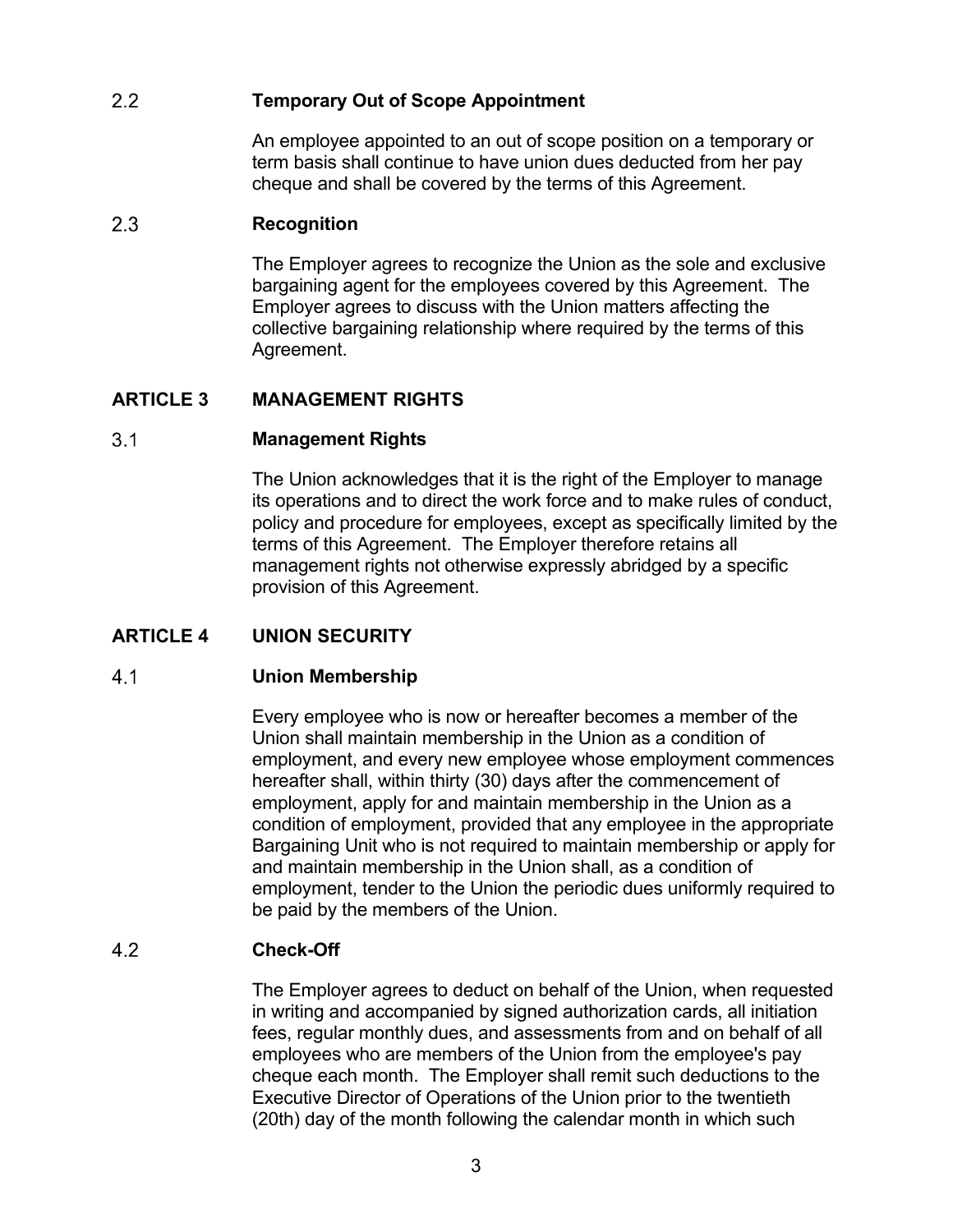deductions are made, accompanied by a list of names of employees from whose wages the deductions have been made and the amount of deductions.

#### 4.3 **Dues Authorization**

The Union shall furnish the Employer with dues authorization cards. The Employer agrees to have all new employees sign the dues authorization cards within thirty (30) days of commencement of employment.

#### 44 **Monthly Statement**

The Employer will forward a monthly statement to the Executive Director of Operations for the Union showing the names of all new employees covered by this Agreement hired during the month, their date of hire, and the names of all employees who have terminated employment during the month, and their date of termination.

#### 4.5 **New Employee Orientation**

The Employer agrees to inform all new employees:

- a) that a collective bargaining agreement is in effect;
- b) of relevant operational policies and procedures;
- c) that that the employee is expected to maintain strict confidentiality with respect to the names and nay other information the employee may obtain about clients and client/employees, and employees are required to sign an oath of confidentiality;
- d) that the employee is required to have, at the employee's expense, a current St. John's Ambulance first aid certificate as a condition of employment;
- e) that the employee is required to undergo, at the employee's expense, a criminal background check, the results of which must be satisfactory to the Employer as a condition of employment.

#### 4.6 **Staff Room**

When physical facilities permit, the Employer agrees to designate a staff room which will be available to staff and which may also be used by the Employer for other purposes.

#### 4.7 **Bulletin Boards**

The Employer shall make available to the Union a bulletin board so that employees have access to it, upon which the Union shall have the right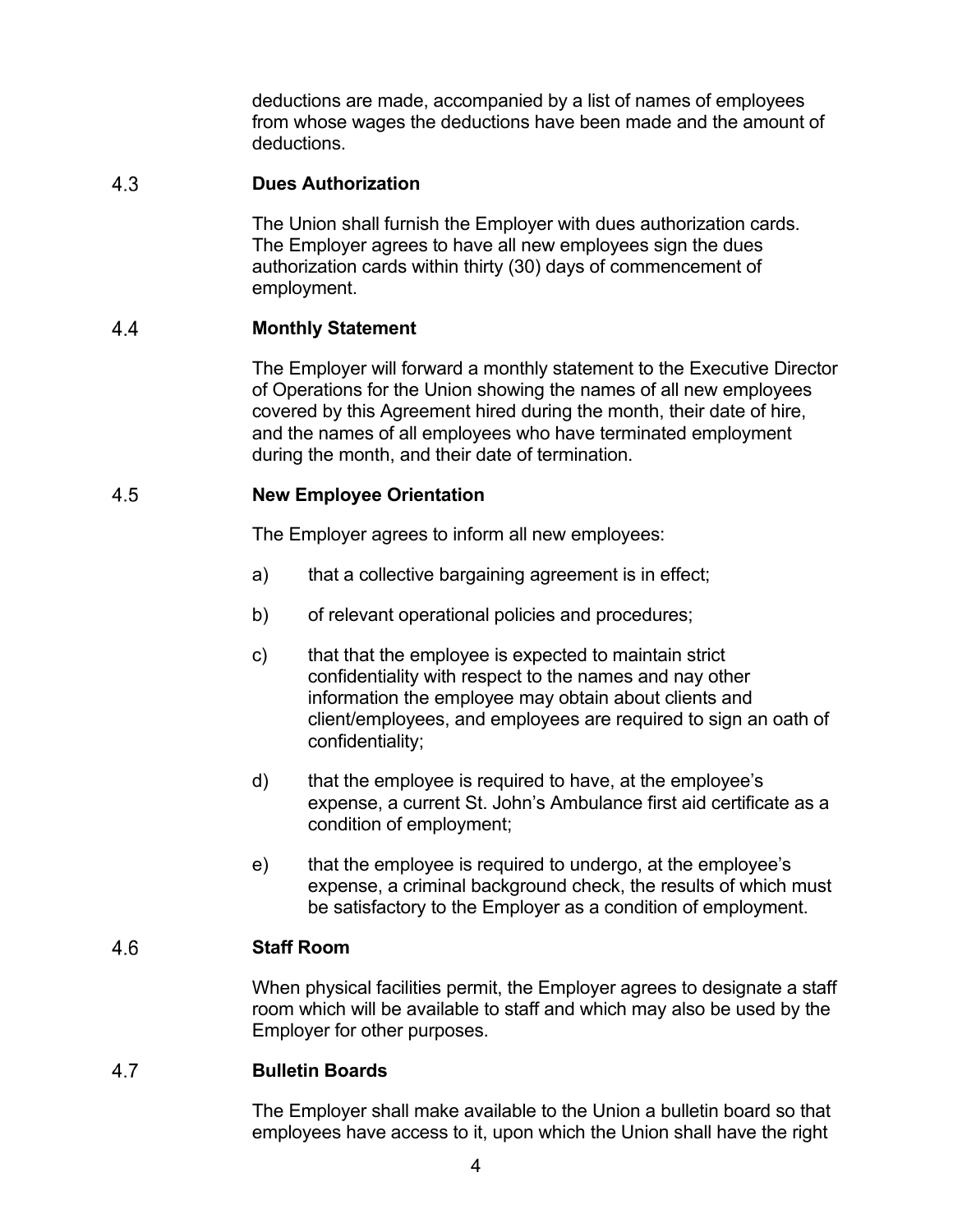to post notices and information pertaining to Union business which shall be of interest to the employees.

#### 4.8 **Income Tax (T-4) Slips**

At the same time that Income Tax (T-4) slips are made available, the Employer shall type the amount of union dues paid by each union member on their T-4 slip.

#### 4.9 **Employer Policies**

Employer Policies which the staff are expected to adhere to and their revisions shall be posted on the bulletin board and a copy supplied to the Union. Policies shall include the date the policy was implemented or revised.

### **ARTICLE 5 NO STRIKE – NO LOCKOUT**

#### $5.1$ **No Strike – No Lockout**

During the term hereof there shall be no strikes, slowdowns or work stoppages on the part of any employee bound by this Agreement or the Union nor shall there be any form of lockout on the part of the Employer.

### **ARTICLE 6 UNION BUSINESS**

- $6.1$ The Employer recognizes that it is the right of all employees to participate fully in the affairs of the Union and in all matters which aft the Union, provided that operational requirement of the workplace shall be met. The Employer recognizes that it is also beneficial to encourage that participation and therefore agrees:
	- a) A member of the Union appointed as a delegate to attend a convention, conference or business meeting in connection with Union affairs, shall on fourteen (14) days' notice be granted leave with pay to attend such meetings. Such leave shall be restricted to two (2) employees at any time unless approved by the Executive Director. Such leave shall not be unreasonably requested or unreasonably denied. The Union shall reimburse the Employer for all wages and benefits paid during the employees absence on Union business.
	- b) Where operational requirements permit, the Employer shall grant leave with pay to a maximum of three (3) employees for the purpose of attending negotiations. The Union shall reimburse the Employer for all wages and benefits paid during the employee's absence on Union business.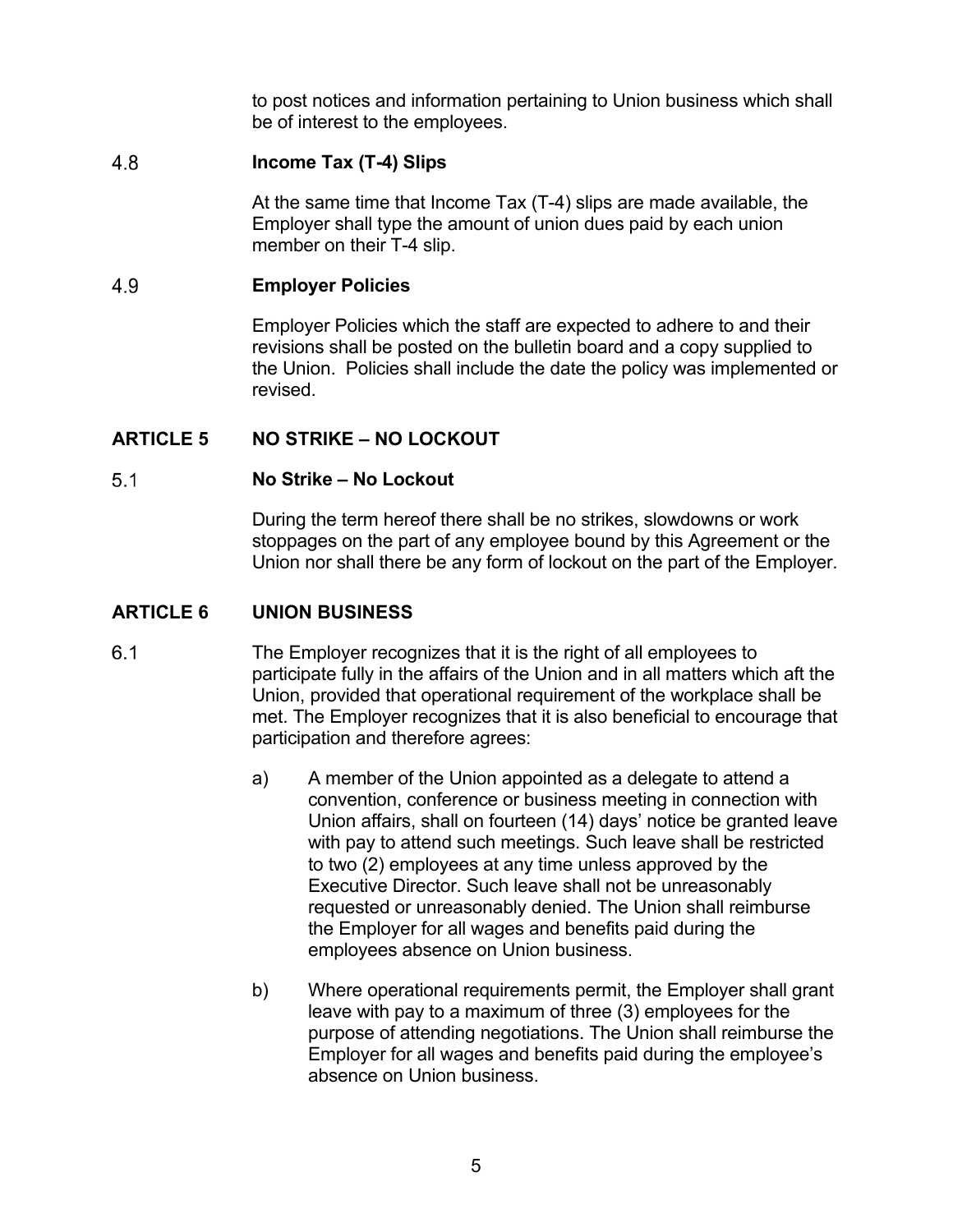- c) An unpaid leave of absence fo up to two (2) years may be granted to an employee, insofar as the operations of the Employer will permit, where an employee has been elected or selected to a full-time position with the Union. All requests for such leave must be submitted at least thirsty (3) calendar days in advance.
- d) Employees granted leave for Union business shall continue to accrue seniority.

#### $6.2$ **Union Representation**

The Employer acknowledges the right of all employees to have the assistance of a representative of the Union in any collective bargaining negotiations with the Employer or in any Step 3 grievance meetings with the Employer, provided that all time limits contained in this Agreement must be complied with.

### **ARTICLE 7 GRIEVANCE AND ARBITRATION PROCEDURE**

#### $7.1$ **Definition**

A grievance shall be defined as any difference or dispute between the Employer, Union and employee or group of employees pertaining to a matter involving the interpretation, application, administration or alleged violation of any provision(s) of this Agreement.

#### $7.2$ **Grievance Procedure**

### **Step 1**

An employee who may have a grievance shall immediately and in the first instance seek settlement through informal discussions with the immediate out of scope Supervisor.

### **Step 2**

If the grievance is not satisfactorily resolved, an employee and/or Union Steward with a grievance shall submit the grievance, in writing, to the immediate out of scope Supervisor within ten (10) working days of the occurrence of the alleged violation of the Agreement. The written grievance shall state the facts and circumstances giving rise to the grievance, which provisions of the Agreement are alleged to have been violated and what restitution is requested. The immediate out of scope Supervisor shall reply in writing within ten (10) working days.

### **Step 3**

If the grievance is not satisfactorily resolved, the Union may refer the grievance to the Executive Director in writing within ten (10) working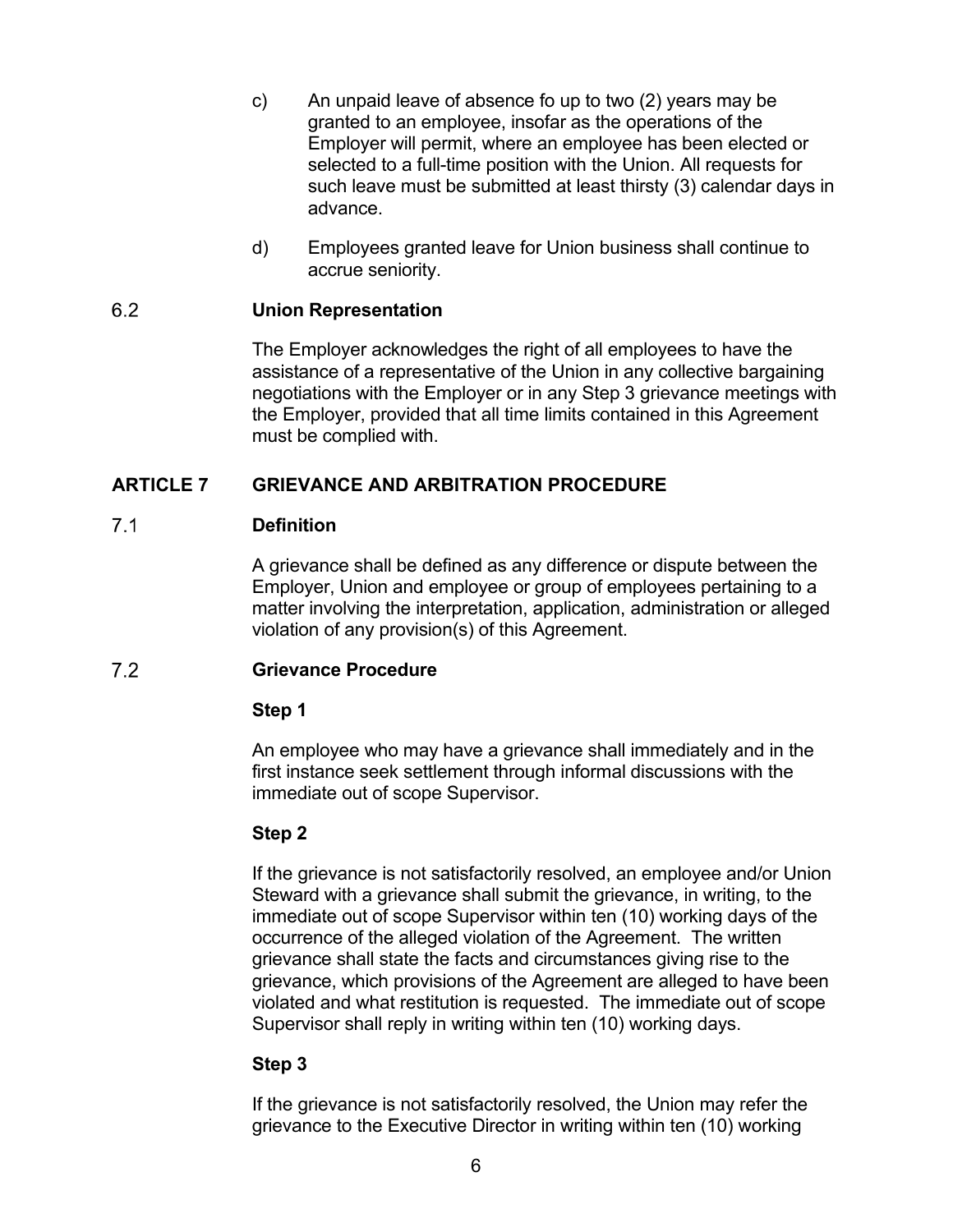days of the immediate out of scope Supervisor's response. The Executive Director shall reply in writing within ten (10) working days.

If the grievance is not satisfactorily resolved, the Union may refer the grievance to arbitration in writing within ten (10) working days of the Executive Director's response.

#### $7.3$ **Initiation of Special Meetings**

Nothing shall preclude the two (2) parties to this Agreement from meeting at any stage of the foregoing procedures, in an attempt to resolve the dispute(s).

#### $7.4$ **Failure to Act Within Time Limits**

It is the desire of both parties of this Agreement to resolve grievances in a manner that is just and equitable and it is not the intention of either the Employer or the Union to evade the settlement of disputes on a procedural technicality. However, notwithstanding the foregoing, it is clearly understood that for time limits, the onus is on that party to show a justifiable reason for its failure to adhere to such time limits. Time limits may be extended where mutually agreed to by both parties.

### **ARTICLE 8 ARBITRATION**

#### $8.1$ **Single Arbitrator**

Where a grievance has been referred to arbitration in accordance with Article 7.2, the parties shall, within thirty (30) calendar days, attempt to agree to appoint a single arbitrator.

Where the thirty (30) calendar days have expired and the parties have not reached agreement on a single arbitrator, either party shall have the right, within five (5) calendar days to refer the grievance to a Board of Arbitration.

#### $8.2$ **Board of Arbitration**

a) Appointees

Where a grievance has been referred to a Board of Arbitration under Article 8.1, the party making the referral shall name an appointee to the Board of Arbitration.

Within twelve (12) days of receiving notice that the grievance has been referred to a Board of Arbitration, the party receiving the notice shall name an appointee to the Board of Arbitration. Where the party receiving the notice fails to name an appointee within the prescribed time limit the Chief Justice of the Court of Queen's Bench shall appoint a member to the Board of Arbitration on behalf of that party.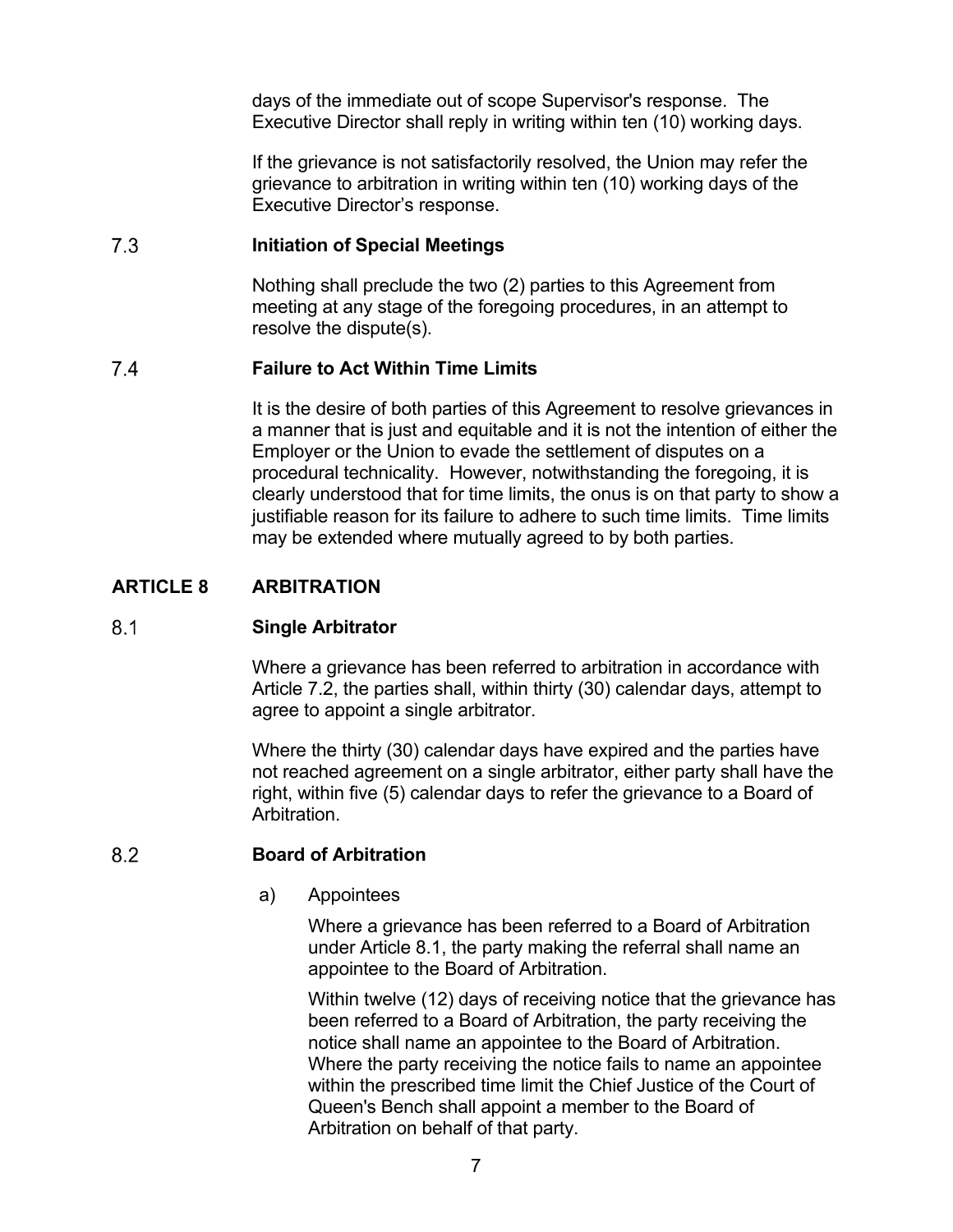b) Chairperson

Within twelve (12) days of the second party's appointment the parties to this agreement shall appoint a third member to the Board of Arbitration who shall act as Chairperson.

If the Employer and Union fail to agree on the appointment of a Chairperson of the Board of Arbitration within the prescribed time limit, the Ministry of Labour Relations and Workplace Safety shall appoint a third member to the Board of Arbitration who shall act as Chairperson.

#### 8.3 **Decision of the Board**

The decision of the majority shall be the decision of the Board. Where there is no majority decision, the decision of the Chairperson shall be the decision of the Board. The decision of the Board of Arbitration shall be final, binding, and enforceable on all parties.

#### **Decision** 8.4

A written decision of the Arbitrator or Arbitration Board as the case may be, shall be made within two (2) months from the date of the arbitration, and shall be final and binding on the parties.

The Arbitrator or Arbitration Board as the case may be, shall not have the power to change this Agreement or to alter, modify or amend any of its provisions.

#### 8.5 **Expenses of the Board**

Each party shall pay:

- a) the fees and expenses of the arbitrator it appoints;
- b) one-half  $(\frac{1}{2})$  the fees and expenses of the Chairperson.

#### 8.6 **Amending of Time Limits**

The time limits in the arbitration procedure may be extended by mutual consent of the parties in writing.

### **ARTICLE 9 SENIORITY**

#### $9.1$ **Seniority**

Seniority shall be defined as the length of an employee's service calculated in accordance with Article 9.2 from the last date on which the employee commenced employment in a position with the Employer. Seniority shall not apply during the probation period, however, once the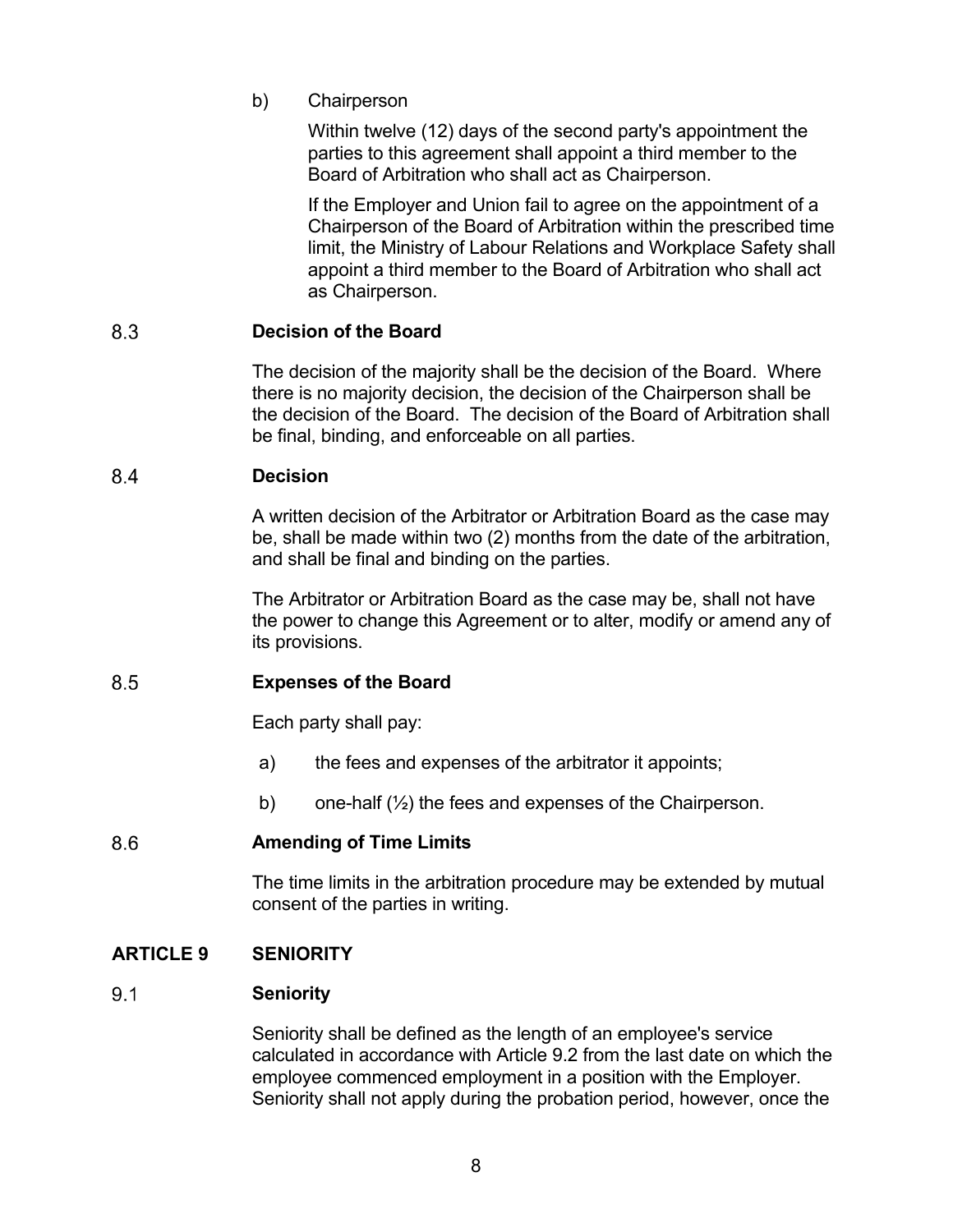probation period has been completed, seniority shall be credited from the last date of employment in a position in the Bargaining Unit.

### **9.1.2 Probationary Period**

All employees shall be on probation for nine hundred ninety (990) hours worked. During the probationary period, employees shall be entitled to all rights and benefits of this Agreement, except that an employee who has been disciplined or discharged shall not have access to the grievance/arbitration procedure and may be discharged with or without assigned cause and such discharge shall not be open to review. After completion of the probationary period, seniority shall be effective from the original date of hire.

#### 9.2 **Accumulation of Seniority**

Seniority shall be accumulated in the number of hours actually worked, excluding overtime.

For the purpose of this Article, the total hours actually worked includes all the time the member is paid for, including vacation leave and sick leave. For those members on a definite leave due to Parental Leave (maternity, paternity and adoption) the duration of the leave would be considered as worked.

- a) For Permanent Full-time employees seniority shall be calculated based on the schedule they would have worked.
- b) For other than Full-time employees seniority shall be calculated as the average of the hours they had worked prior to the definite leave for a period of time equal to the definite leave.

#### 9.3 **Maintenance of Seniority**

Subject to Article 9.5 of this Agreement, an employee shall maintain accumulated seniority.

#### 9.4 **Seniority List**

The Employer agrees to post a seniority list in the month of May of each year. Such list shall state the accrued hours of seniority for each employee up to March 31st of the current year. Upon proof of error, the Employer shall immediately revise the seniority list. Copies of the seniority list and revisions shall be forwarded to the Union simultaneously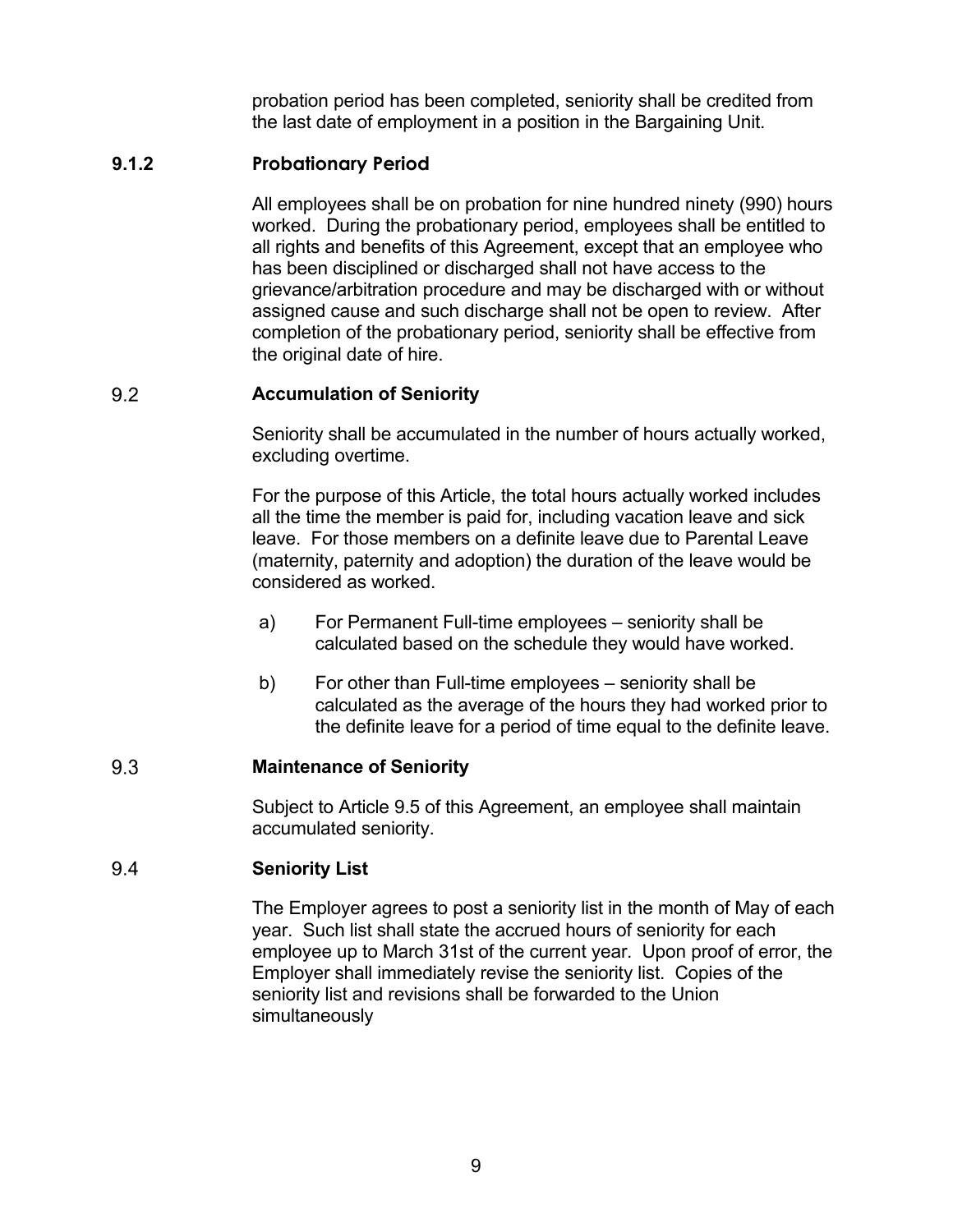#### 9.5 **Loss of Seniority**

An employee shall lose all entitled seniority and shall be deemed to have terminated employment if the employee:

- a) is discharged for just cause and is not reinstated;
- b) resigns;
- c) fails to report for three (3) consecutive scheduled shifts without prior notification to Employer or reasonable justification;
- d) fails to notify the Employer of the employee's intention to return to work within ten (10) calendar days following a recall from layoff and after being notified by registered mail to do so.
- e) is continuously laid off in excess of twelve (12) months;
- f) retires from the employ of the Employer.

### **ARTICLE 10 VACANCIES AND NEW POSITIONS**

#### $10.1$ **Job Posting**

Vacancies may be filled from within the organization by posting the vacant job and, at the Employer's discretion, advertising any vacancy to the public.

All vacancies shall be posted for at least ten (10) calendar days to allow employees to apply. Notices shall be sent to employees who are absent from work for the total duration of a posting and who have advised the Employer in writing they want to receive postings during their absence. Applications must be made in writing to the Executive Director by the specified closing date.

Using the qualifications and ability which meets the standards, as determined by the Employer, seniority shall be the factor which determines which applicant shall be hired to fill the vacancy.

#### $10.2$ **Information on Postings**

A job posting shall contain the following information:

- a) job classifications;
- b) required qualifications;
- c) summary of duties;
- d) rate of pay;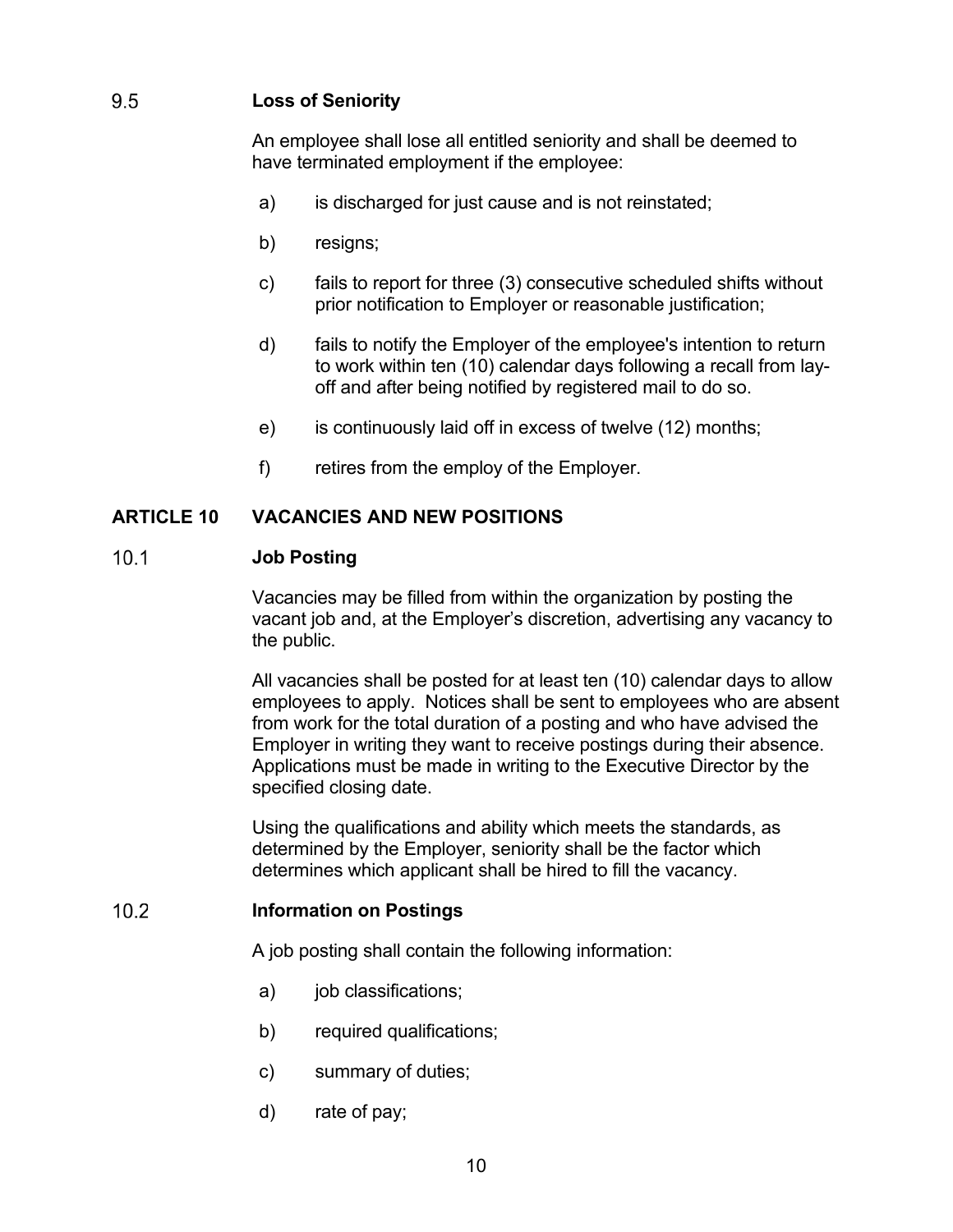- e) date of posting; and
- f) deadline date for applications.

#### $10.3$ **Relief Assignments**

Relief assignments shall be offered to part-time and casual employees who are qualified and capable of performing the required work without orientation on an equitable basis while considering the following:

- a) seniority;
- b) currency and retention of casual and part-time employees;
- c) continuity of care;
- d) the organization's regular staffing patterns; and
- e) the expressed preferences of part-time and casual employees in terms of facilities and shifts.

#### $10.4$ **Relief Assignments for Prolonged Durations**

When the Employer determines that a relief assignment of one hundred and twenty (120) calendar days or longer exists, the relief assignment shall be posted and filled subject to the posting provisions identified in Article 10.

- a) Additional postings shall not be required for the position of the employee transferred as a result of the original posting.
- b) An employee shall not be eligible for any other relief assignment of prolonged duration while filling a relief assignment of prolonged duration.
- c) When the relief assignment of a prolonged duration becomes redundant the employee shall be returned to her former position.
- d) If as a result of the posted relief assignment, an individual is hired from outside the existing workforce, she shall revert to casual employee status upon completion or redundancy of the relief assignment.
- e) Employees filling relief assignments of a prolonged duration shall be eligible to apply for any permanent position that is posted during the term of the relief assignment.

#### $10.5$ **Notification of Current Address**

Employees shall be responsible for keeping the Employer notified of their current address, and the Employer shall not be liable to grievance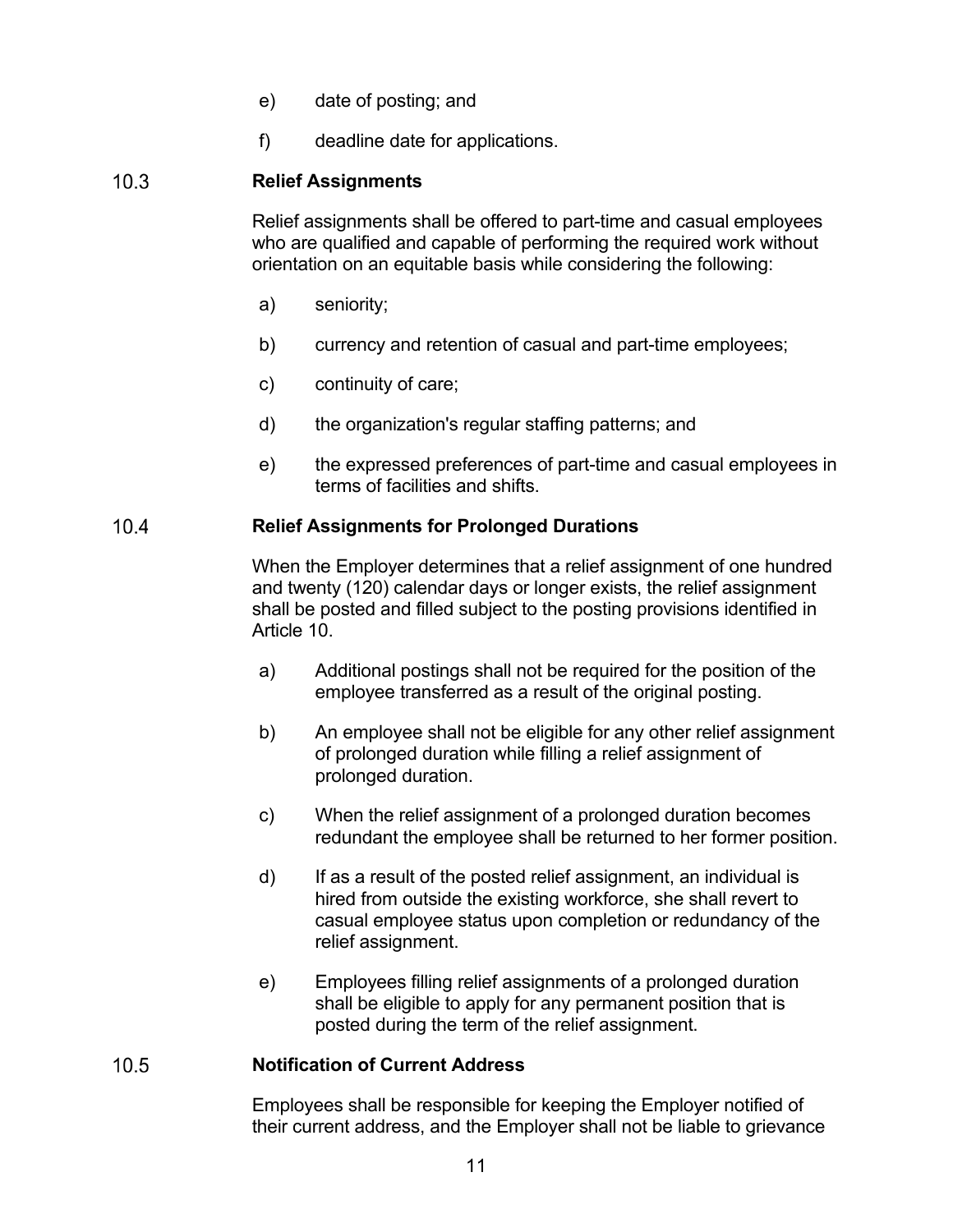action where it can be shown that failure to receive notice of vacancy is the fault of the employee in not notifying the Employer of the change in address.

#### $10.6$ **Trial Period**

Where appointment is made from an applicant who is already employed by the Employer, the successful applicant shall be allowed a trial period of four hundred ninety-five (495) hours from the effective date of appointment. The employee shall be confirmed in the new position after the trial period. In the event the Employer determines that the successful applicant is unsatisfactory in the position during the trial period, or if the employee so wishes, the employee shall be returned to the employee's former wage or salary rate and without loss of seniority. All other employees affected by the rearrangement of positions, shall also be returned to their former position, wage or salary rate and without loss of seniority.

#### $10.7$ **Promotion or Appointments to Permanent Staff**

Providing qualifications and ability are sufficient to perform the required duties, the applicant with the most seniority in the Bargaining Unit shall be appointed to the position within fifteen (15) days after the closing date of the bulletin, by the Executive Director. Qualifications shall include experience, education and applications of skills, knowledge, and ability.

### **ARTICLE 11 LAY-OFFS AND RECALLS**

#### $11.1$ **Definition**

A lay-off shall be defined as per The Saskatchewan Employment Act.

#### $11.2$ **Notice of Lay-Off of Employee(s)**

Notice of lay-off of employee(s) shall be as provided in The Saskatchewan Employment Act.

#### $11.3$ **Role of Seniority in Lay-Offs**

When reducing the full-time, part-time staff or Individual Support Worker, senior employees shall be retained, provided they are able and qualified to do the work.

#### $11.4$ **Recall of Employees**

Employees laid off in accordance with Article 11.2 shall be returned to work in seniority order to positions for which they have the qualifications and ability, as determined by the Employer, to handle the work to be performed.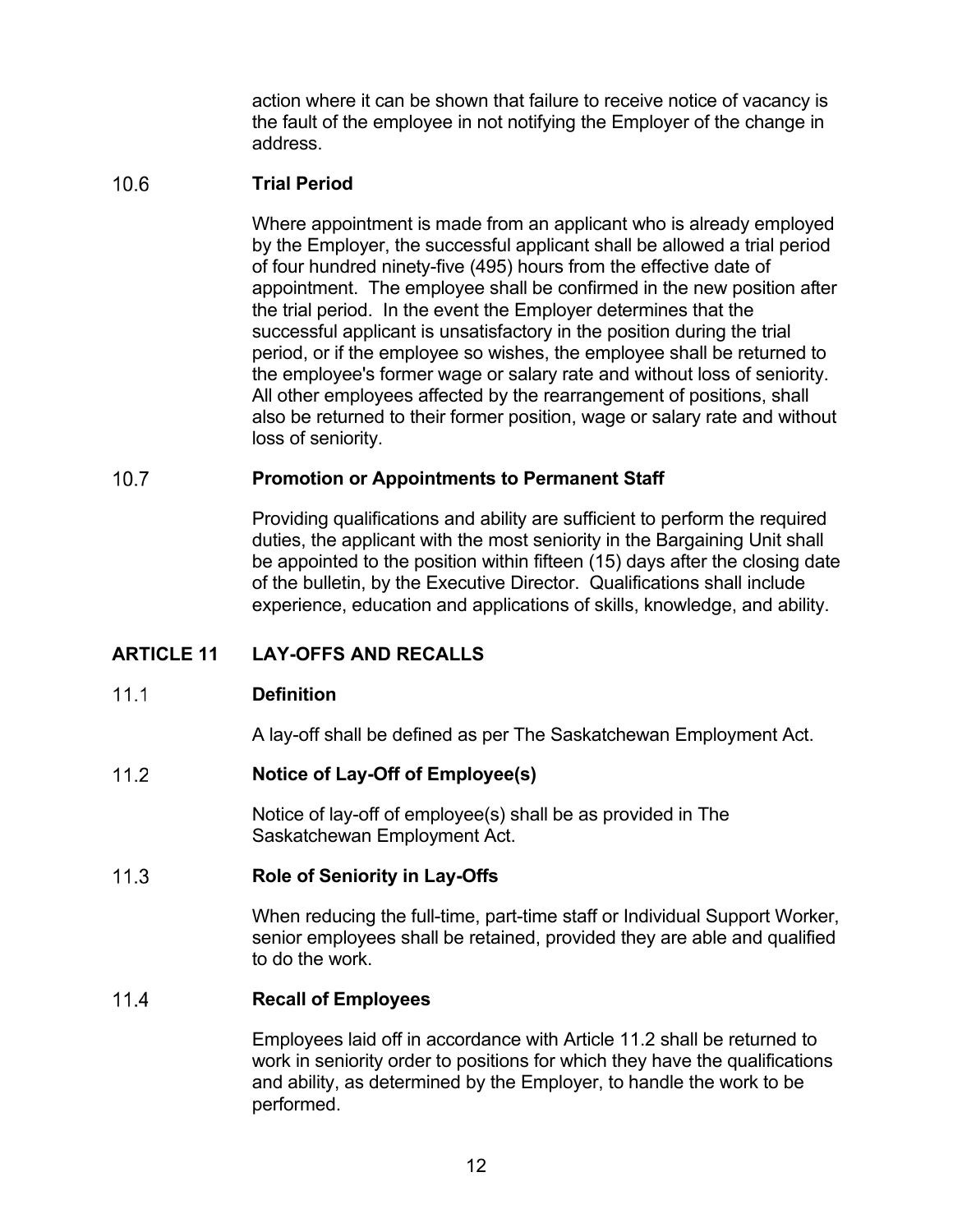#### $11.5$ **Notice of Recall**

In the event of recall of a full-time. part-time employee or Individual Support Worker, for normal duties, the Employer shall forward a registered letter to the employee who has been laid off, addressed to the employee's last known address. The employee concerned must notify the Employer by telephone, in person, by fax or by letter within ten (10) days of the mailing of such letter, stating his acceptance or refusal of the employment offered and his intention of reporting for work within the time limits specified in Article 9.5 (d). In the event that the Employer does not receive such notification from the employee within the stated ten (10) day period accepting employment, or the employee fails to report within the required time limits the said employee shall be deemed to be terminated.

#### $11.6$ **Notice of Resignation**

Employees who resign shall provide the Employer with two (2) weeks' written notice of resignation.

### **ARTICLE 12 HOURS OF WORK**

 $12<sub>1</sub>$ Full-time hours of work shall consist of thirty seven and one half (37.5) hours per week as scheduled by the Employer

#### $12.2$ **Scheduled Rest Periods**

One (1) fifteen (15) minute break in the morning.

One (1) twenty (20) minute break for lunch.

One (1) ten (10) minute break in the afternoon

The above breaks are paid time.

#### $12.3$ **Scheduling**

It is agreed and understood that hours of work are subject to change based on changes in funding levels, client or operational needs. Deviation from regular scheduled hours of work is at the discretion of the Employer.

 $12.4$ The Employer retains the right to schedule hours of work of employees as is necessary to ensure efficient operations and to provide coverage for the determined hours of operation. Any changes to existing schedules shall be made only after thirty (30) days advance notice and consultation with the Union.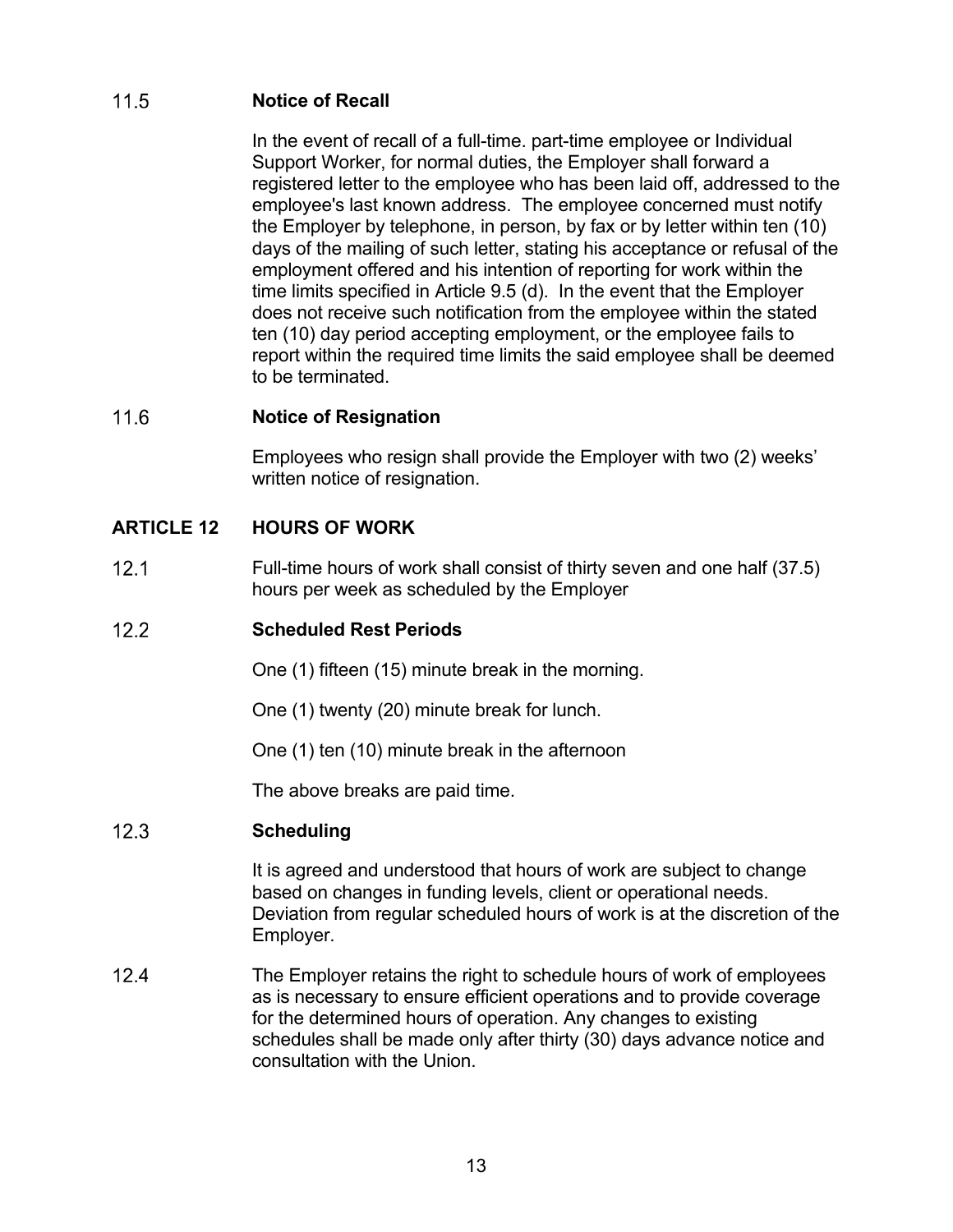#### $12.5$ **Banked time for Staff Meetings**

Employees attending staff meetings, program meetings or in-service meetings outside regularly scheduled work hours shall bank the time so spent at straight time.

#### $12.6$ **Overtime**

All hours worked in excess of thirty seven and one half (37.5) hours averaged over a one (1) week period shall be paid at time and one-half  $(1 \frac{1}{2})$  the employee's regular rate of pay. Such time to have been authorized in advance by the Executive Director.

#### $12.7$ **Time Off in Lieu of Overtime**

An employee may request to take time off in lieu of overtime. The Employer may, at its discretion, grant employees time off in lieu of overtime already worked at the appropriate overtime rate. The time off in lieu of overtime will be taken off at a time mutually agreed to by the employee and the Employer and must be taken within the calendar year or paid out.

### **ARTICLE 13 PAID HOLIDAYS**

#### $13.1$ **Public Holidays**

Employees shall be entitled to regular wages for all public holidays as set out in The Saskatchewan Employment Act.

Designated public holidays are:

New Years**'** Day, Family Day, Good Friday, Victoria Day, Canada Day, Saskatchewan Day, Labour Day, Thanksgiving Day, Remembrance Day, Christmas Day.

Employees who work on a public holiday are entitled to pay at the rate of time and one-half  $(1 \frac{1}{2})$  in addition to five percent (5%) of wages over the four (4) weeks preceding the public holiday.

### **ARTICLE 14 VACATIONS**

#### $14.1$ **Annual Vacation**

Employees get a minimum of three (3) weeks annual vacation after one (1) year of service in accordance with The Saskatchewan Employment Act.

 $14.2$ After eight (8) years of service, full-time, part-time and Individual Support Workers shall be entitled to four (4) weeks annual vacation.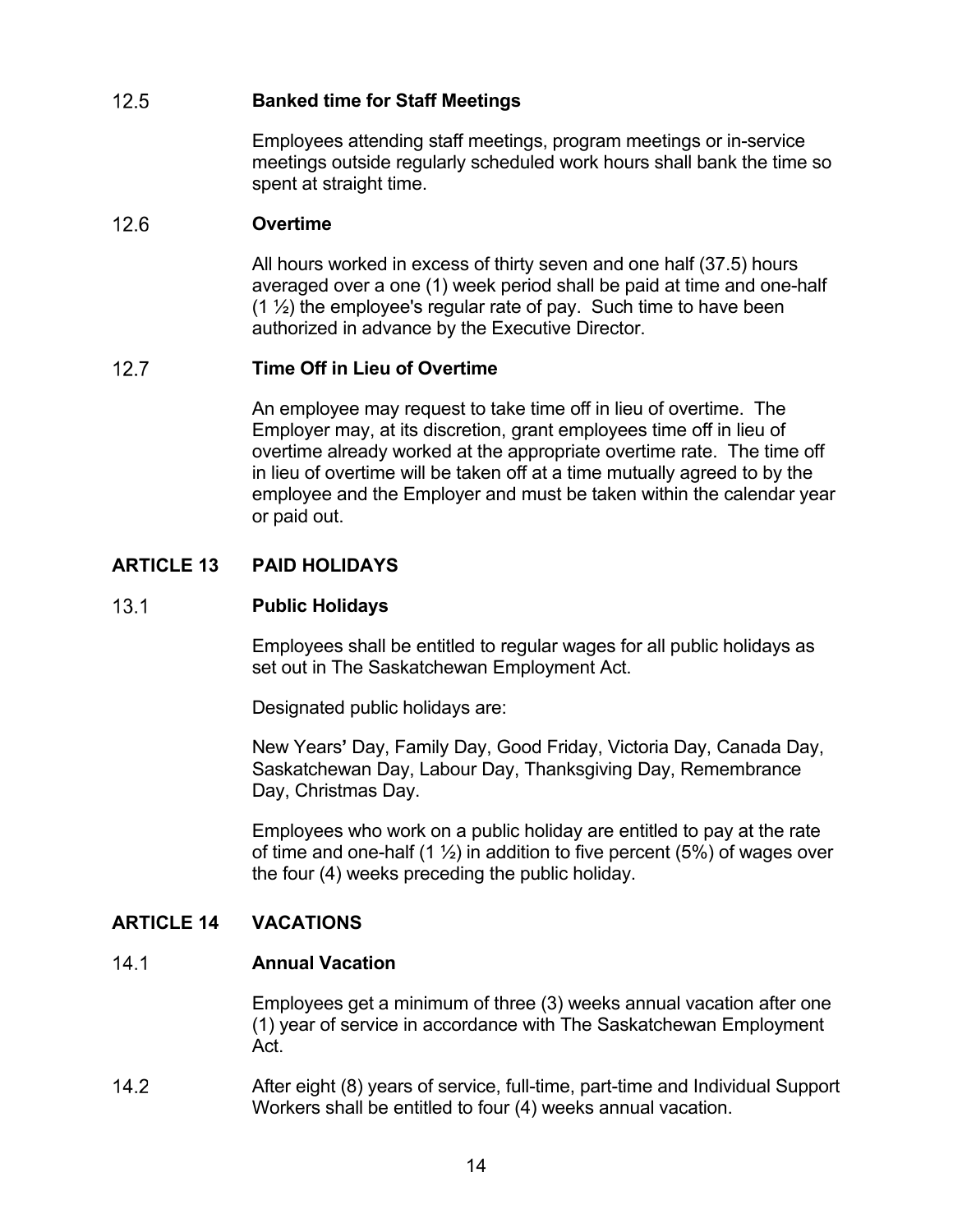After **fifteen (15)** years of service, full-time, part-time and Individual Support Workers shall be entitled to five (5) weeks annual vacation leave.

**After twenty (20) years of service, full-time, part-time and Individual Support Workers shall be entitled to six (6) weeks annual vacation leave.** 

- 14.2.1 Only employees qualified under the current practice will receive four (4) weeks vacation after five (5) years service effective April 1, 2002.
- $14.3$ Casual employees shall be paid 3/52nd vacation pay in lieu of vacation leave, based on total earnings, on each pay cheque. After ten (10) years of service they shall be paid 4/52nds vacation pay.

#### $14.4$ **Vacation Schedule**

Where in respect of any period of vacation leave, an employee is:

- a) Granted bereavement leave, or
- b) Granted sick leave of three (3) days or more upon proof of hospitalization.
- c) Where any statutory holiday falls within an employee's annual vacation, the employee shall be granted an additional day of vacation leave, at a time to be mutually agreed upon by both parties.
- $14.5$ Vacation requests must be submitted in writing to the Executive Director. The Executive Director shall provide a written response to the employee's vacation request within fifteen (15) days from the date of submission.
- $14.6$ Vacation leave must be taken in the vacation year following that in which it is earned. At the discretion of the Executive Director, a maximum of five (5) days**'** vacation may be carried forward to the next vacation year provided the five (5) days**'** vacation is taken at a time approved by the Executive Director. All requests for carry forward of vacation must be submitted in writing to the Executive Director on or before November 1.
- $14.7$ Earned vacation leave shall be taken at a time approved by the Executive Director. The Employer retains the right to schedule employees' vacations during facility shutdowns and employees shall be required to take their vacations at such times.

#### **Unbroken Vacation**   $14.8$

An employee may be entitled to receive vacation in an unbroken period if approved by the Executive Director.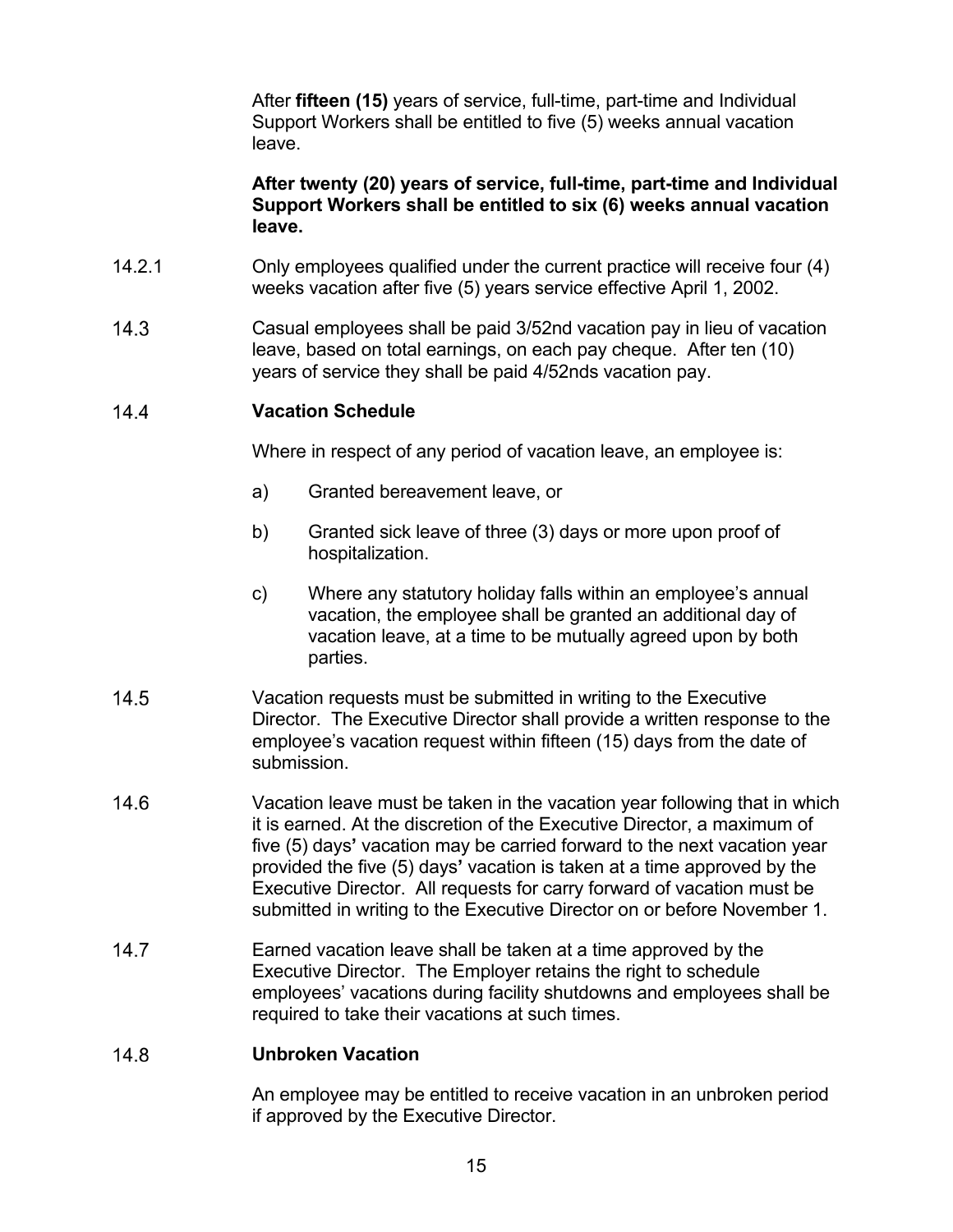- $14.9$ Employees who terminate their employment prior to taking earned vacation leave shall receive pay in lieu of vacation.
- 14.10 In the event of termination prior to one (1) **years'** service, the employee shall be entitled to 3/52nds of total wages earned to the date of termination.

### **ARTICLE 15 SICK LEAVE**

#### $15.1$ **Definition**

Sick leave means the period of time an employee is absent from work with pay by virtue of being sick or disabled.

#### $15.2$ **Annual Paid Sick Leave**

Sick leave credits shall accumulate from the date of employment on the basis of **one point five (1.5)** working days per month [**eighteen (18)**  working days per year]. A working day is the regular working day of each employee.

If sick leave is to be utilized for anything other than being sick or disabled it will be at the discretion of the Executive Director.

Sick Leave shall continue to accumulate until the employee has accumulated a sick leave entitlement bank of thirty (30) days. Each time that the Sick Leave Entitlement is used, it will again accumulate at this rate until it has reached the thirty (30) day cap.

#### $15.3$ **Proof of Illness**

A doctor's certificate may be required for any period of sick leave at the Employer's request and expense. The information requested shall be relevant to employee's ability to perform their regular duties and shall not violate the accepted principles of medical confidentiality.

#### $15.4$ **Independent Medical Examination**

At the Employer's request, an employee who is or has been absent from work on sick leave shall attend upon and submit to a medical examination conducted by a physician or other health care provider designated by the Employer and at the Employer's expense.

15.5 It is understood and agreed that this Article 15 does not apply to casual employees.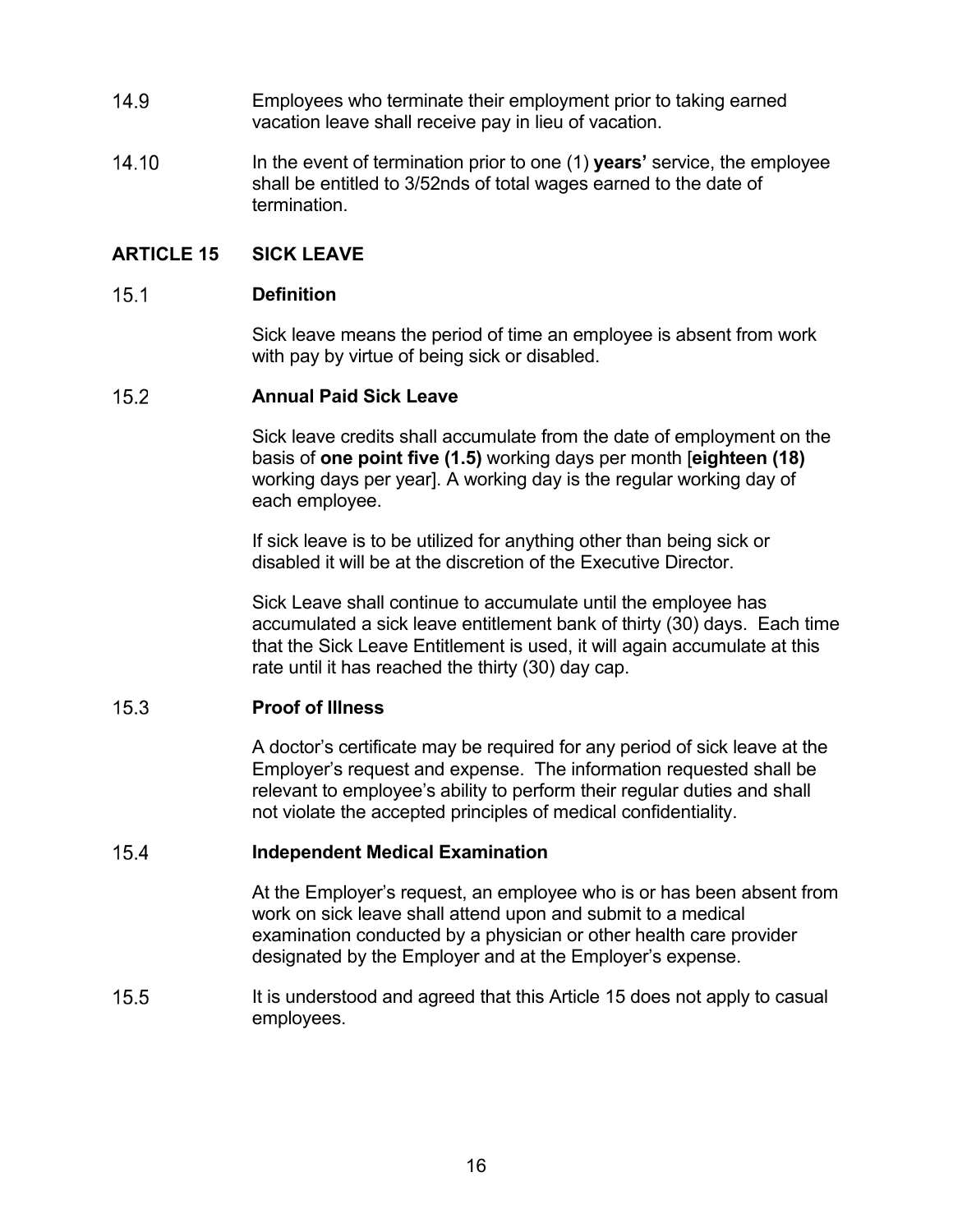### **ARTICLE 16 LEAVE OF ABSENCE**

#### $16.1$ **Bereavement Leave**

- a) Three (3) days bereavement leave with pay shall be granted to an employee for the death of a spouse, common law spouse, mother, father, son**,** daughter, brother, sister, mother-in-law, father-in-law, step children, step grandchild, grandchild or grandparent.
- b) Any other bereavement requests must be approved by the Executive Director.

#### $16.2$ **Pressing Necessity**

Necessary time off work with pay shall be granted to an employee for pressing personal matters beyond the employee's control. Such leave shall consist of up to five (5) days annually. Additional time may be granted under extenuating circumstances and must be approved by the Executive Director.

All days shall be deducted from the Employee's sick leave.

#### $16.3$ **Maternity, Parental and Adoption Leave**

Employees shall be granted maternity, parental and adoption leave in accordance with The Saskatchewan Employment Act. Except that an employee may extend their Maternity/Parental Leave to eighteen (18) months.

#### 16.4 **Leave of Absence for Jury Duty**

An employee who is summoned as a juror or subpoenaed as a witness shall be granted an unpaid leave of absence.

If the employee is excused from jury duty or witness duty to any day or portion thereof, the employee shall report for work immediately.

#### 16.5 **General Leave of Absence**

An unpaid leave of absence of up to one (1) year may be granted to an employee insofar as the operations of the Employer will permit and provided the employee has furnished a valid reason for requesting such leave. Except in extenuating circumstances, all requests for a general leave of absence must be submitted at least thirty (30) calendar days in advance.

An employee granted a general leave of absence shall not earn sick leave credits, annual vacation credits or paid holiday pay during the entire period of leave granted.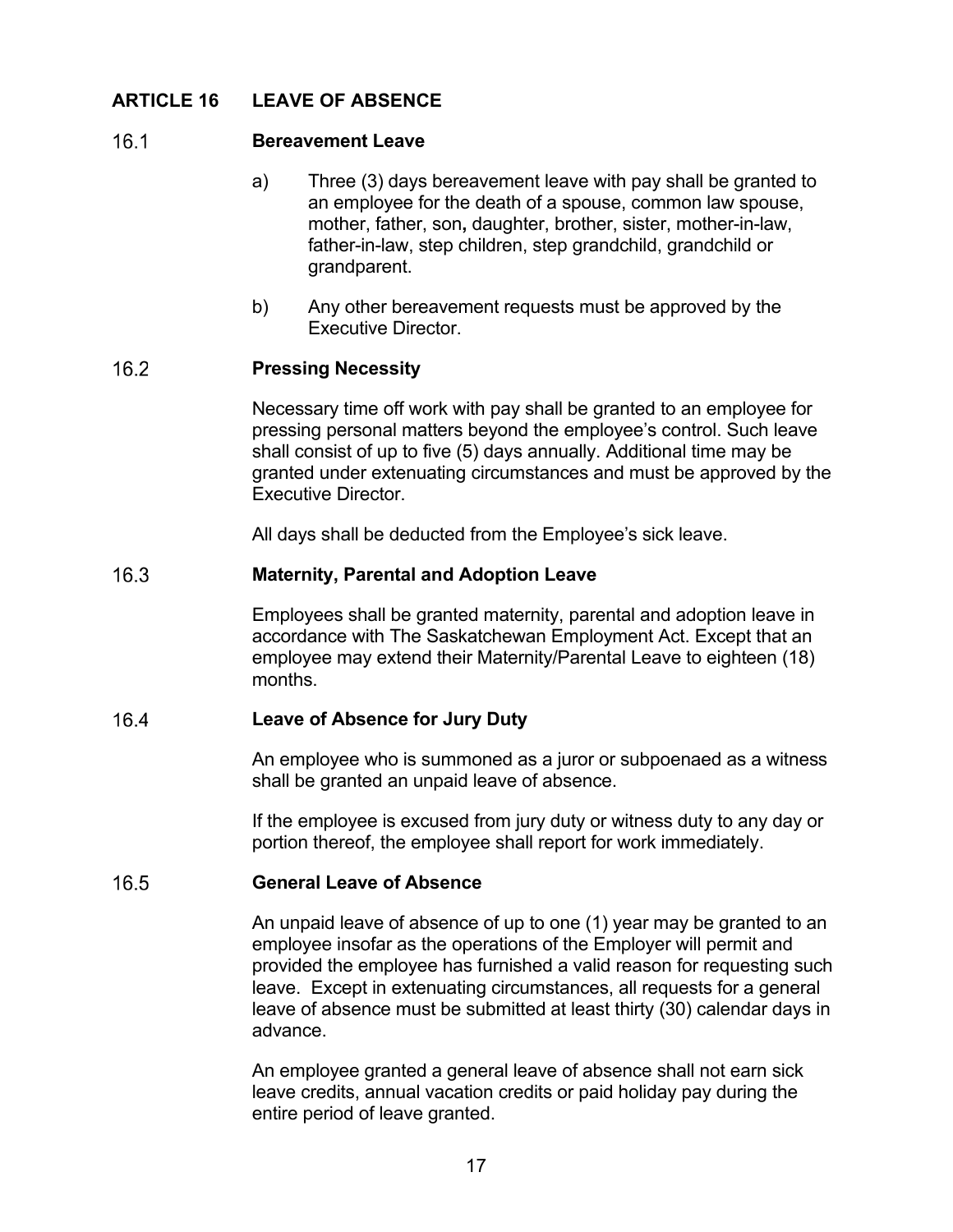#### 16.6 **Benefits While on Leave of Absence**

During the period of any approved unpaid leave of absence granted under Article 16.5, the Employer will not contribute to the benefit plans on behalf of the employee for the entire period of the leave. Subject to the terms of the benefit plans, the employee may fully fund such contributions (including any portion that would otherwise be paid by the Employer) on his or her own, if the employee chooses to continue the benefits during the leave.

### **ARTICLE 17 PAYMENT OF WAGES**

#### $17.1$ **Salary Scales**

The salary scale applicable to all employees shall be as set out hereinafter in Appendix "A" of this Agreement.

#### $17.2$ **Pay Administration**

All employees shall be paid twice monthly. All employees shall receive a detailed pay statement showing pay period worked, gross earnings and all relevant deductions.

Direct deposit is mandatory.

#### $17.3$ **Temporary Assignment of Higher Duties**

When filling an out of scope position, the rate of pay shall be an increase of one dollar (\$1.00) per hour.

The temporary assignment of higher duties shall be offered to the senior qualified employee who shall be paid for all full days worked.

When a senior qualified employee does not want the temporary assignment of higher duties, they shall indicate so in writing.

### **ARTICLE 18 BENEFITS**

#### $18.1$ **Benefits**

The Employer agrees to make available the following benefits to all eligible employees, subject to the terms of the plans and provided government funding is available:

a) Dental and Group Life

All full-time, part-time Individual Support Workers who work on a regularly scheduled and continuous basis.

These individual premiums are paid by the Employer. Any additional cost for family coverage is paid by the employee.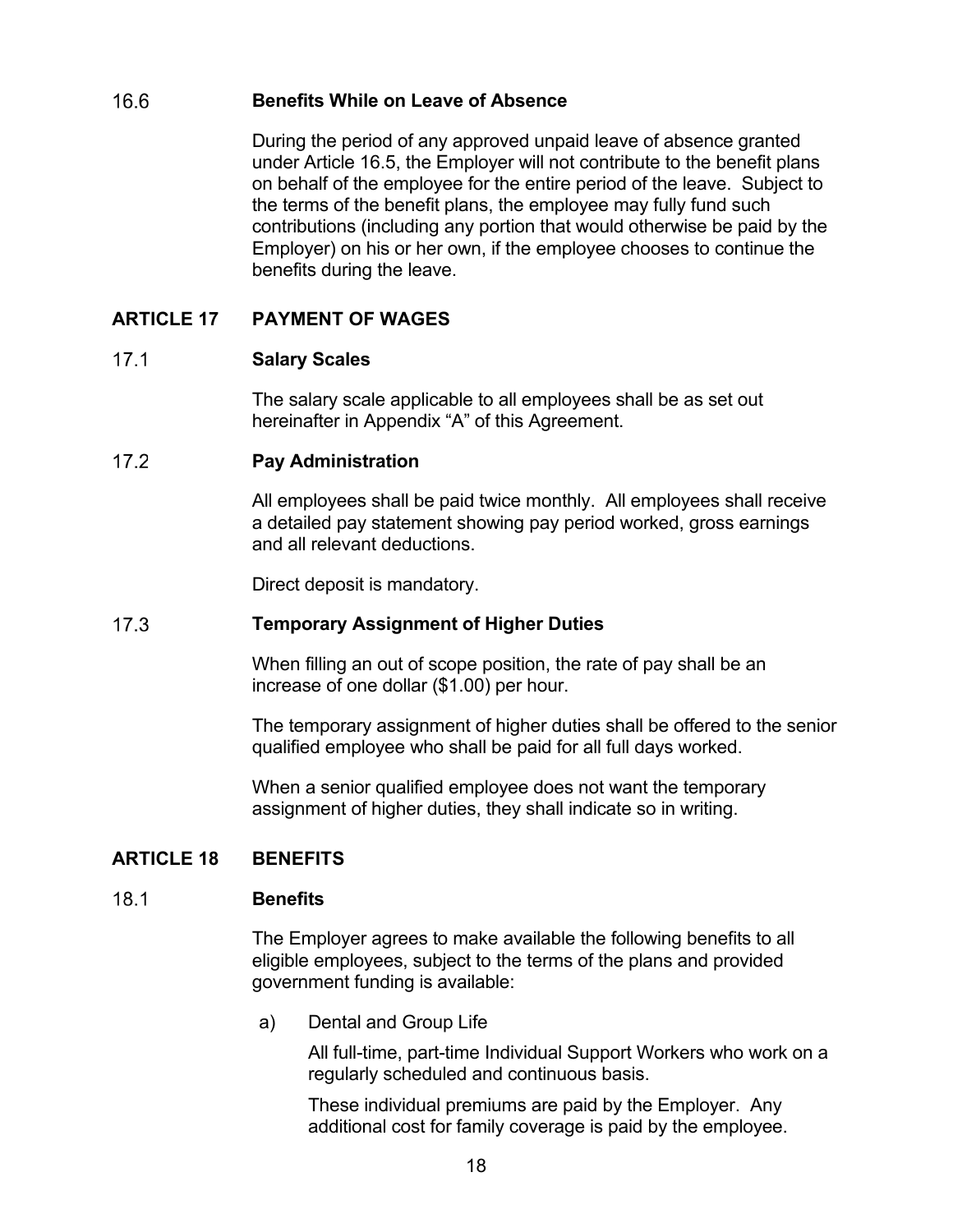b) Group Medical

All full-time, part-time and Individual Support Workers who work on a regularly scheduled and continuous basis.

These individual premiums are paid on a 50/50 basis between the Employer and the employee. Any additional cost for family coverage is paid by the employee.

c) Long Term Disability

All full-time, part-time and Individual Support Workers who work on a regularly scheduled and continuous basis.

Long Term Disability (LTD) premiums are paid by the employee.

d) Employee Assistance Program

The Employer will provide an employee assistance program to eligible employees.

e) Pension Plan

All full-time, part-time and Individual Support Workers who work on a regularly scheduled and continuous basis shall participate in the SARC Pension Plan. They shall contribute four (4) percent of earnings matched by the Employer.

### **ARTICLE 19 DISCIPLINE AND DISCHARGE**

#### $19.1$ **Discipline and Discharge**

Except as outlined in Article 9.1.2 employees shall be disciplined or discharged only for just cause. The parties to this Agreement recognize the principles of progressive discipline and acknowledge and agree that the application of those principles depends on the nature or seriousness of the misconduct and the circumstance of each case.

#### $19.2$ **Union Representation**

For discipline involving letters of reprimand, suspension or discharge, an employee shall be advised in advance of the disciplinary meeting and shall have the right to have their local Union Steward present. The Employer shall advise the employee of this right at the same time they give them notice of the meeting.

#### $19.3$ **Personnel Records**

An employee may have access to his or her personnel records, excluding employment references, in the presence of the Executive Director at a time agreed upon by the Executive Director.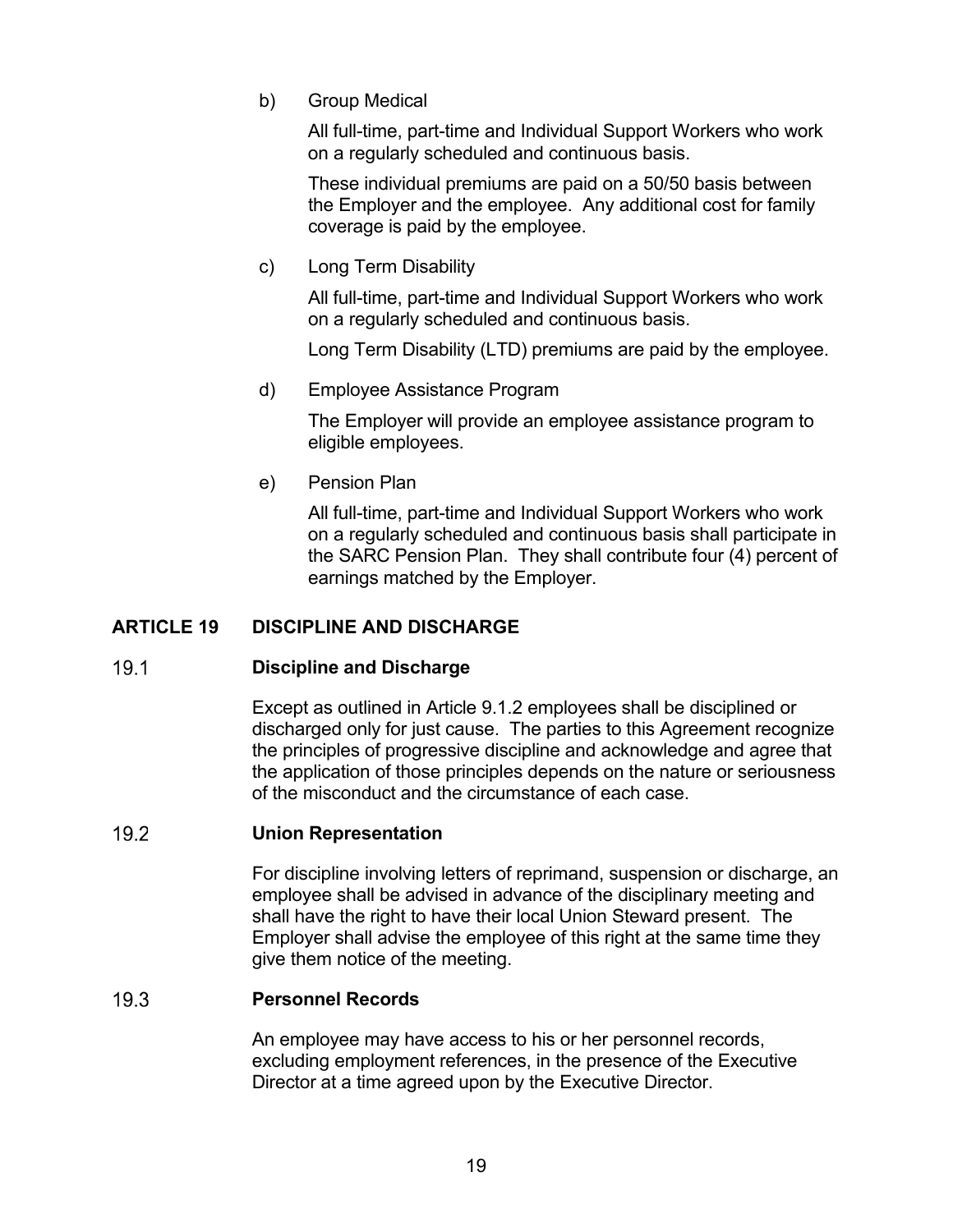#### 19.4 **Written Reasons for Discipline**

With the exception of probationary employees, an employee who is suspended or discharged shall be advised by the Employer within fifteen (15) calendar days, in writing, of the reasons for such discipline.

### **ARTICLE 20 OCCUPATIONAL HEALTH AND SAFETY**

#### $20.1$ **Occupation Health and Safety**

The Employer and the Union shall continue to co-operate in the implementation of safety measures and further agree that the provisions for a Health and Safety Committee as provided for under The Saskatchewan Employment Act shall be carried out. No clause in this Agreement shall limit access under the Act.

### **ARTICLE 21 GENERAL PROVISIONS**

#### $21.1$ **Confidentiality**

All employees are expected to maintain strict confidentiality with respect to the names and any other information they may obtain respecting clients and client/employees. All employees are required to sign an oath of confidentiality upon accepting employment with the Employer and shall comply strictly with its terms.

### **ARTICLE 22 DURATION**

 $221$ This agreement shall be binding and remain in effect from April 1, **2021** to March 31, **2024** and shall continue from year to year thereafter unless either party give notice to the other party in writing not less than sixty (60) days nor more than one hundred twenty (120) days before the expiry date of the Collective Bargaining Agreement that they wish to negotiate a renewal or revision thereof.

#### $22.2$ **Wage Opener**

Either party by giving notice to the other party may initiate the negotiation of a wage re-opener to be effective April 1, 20**22** and April 1, 20**23**. It is understood and agreed that in such event all other provisions of this Agreement shall remain in full force and effect. The parties agree that this provision shall be subject to the Employer receiving funding increases from the Provincial Government.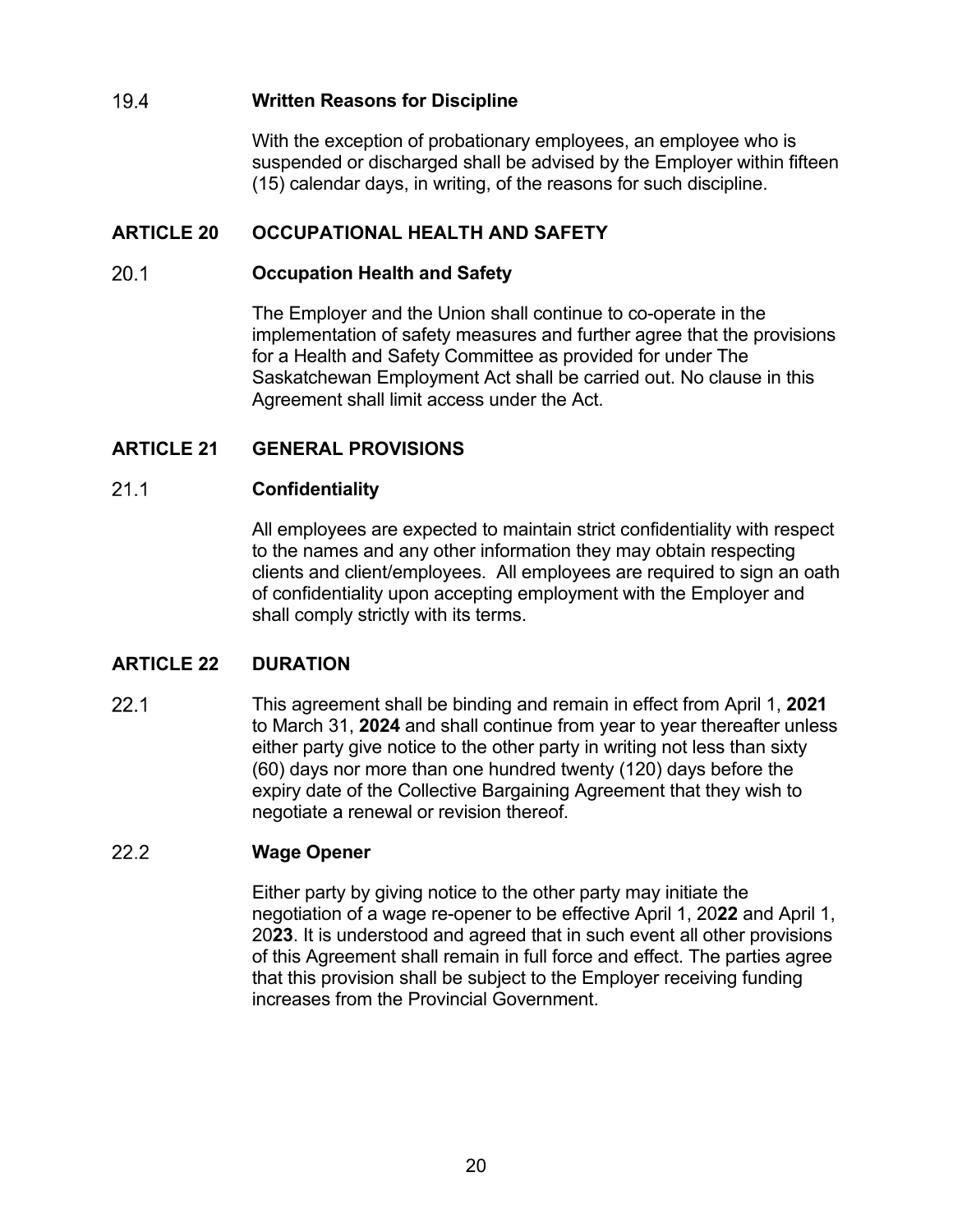### **APPENDIX A – IN SCOPE EMPLOYEES**

### **SALARY GRID 2021 to 2022**

|                        | <b>Starting</b><br>Wage | 990<br><b>Hours</b> | 1950<br><b>Hours</b> | 3900<br><b>Hours</b> | 5850<br><b>Hours</b> |
|------------------------|-------------------------|---------------------|----------------------|----------------------|----------------------|
| Direct Support Workers | 15.82                   | 17.13               | 18.55                | 20.09                | 21.75                |
| * with Certification   | 16.32                   | 17.63               | 19.05                | 20.59                | 22.25                |

Step 3 is top casual rate \* Rehab Worker Certificate (.50 above direct support worker rate) Increments based on straight time hours paid.

BTEC Hours 1950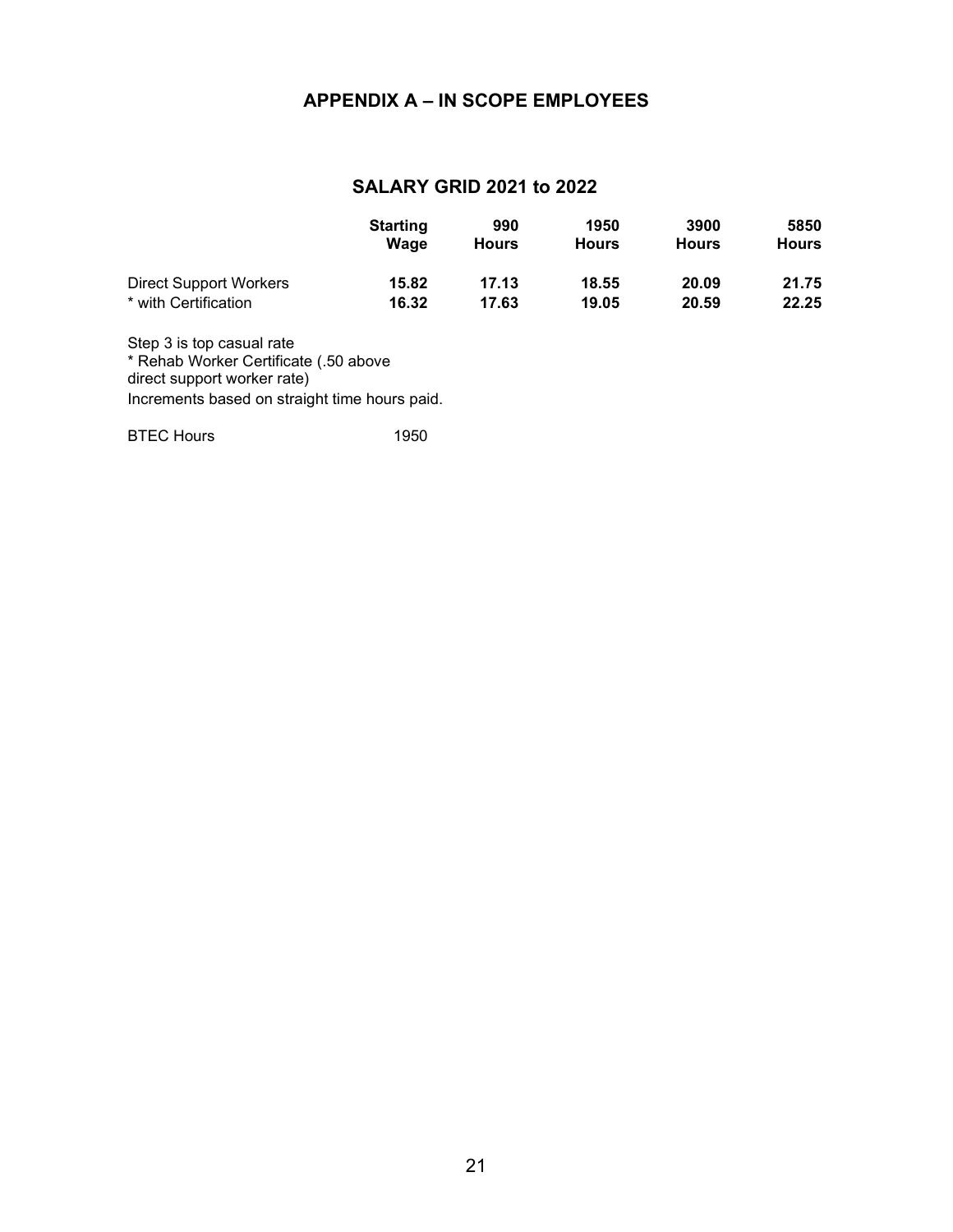### **LETTER OF UNDERSTANDING – 2007-01**

## **RE: Grandfathering – Rehab Worker Certificate**

For the purposes of clarification, it is agreed that existing full-time employees as of April 1 2006 shall be grandfathered as if having certification. Employees who have left employ since that date are not included.

Signed 23 day of February 2007 in North Battleford, SK

Battlefords Trade and Education Inc.

Signed on behalf of Signed on behalf of SGEU

Executive Director BTEC

\_\_\_\_\_\_\_\_\_\_\_\_\_\_\_\_\_ \_\_\_\_\_\_\_\_\_\_\_\_\_\_\_\_\_\_\_\_\_\_ Don Amos<br>
Executive Director<br>
Executive Director<br>
SGEU